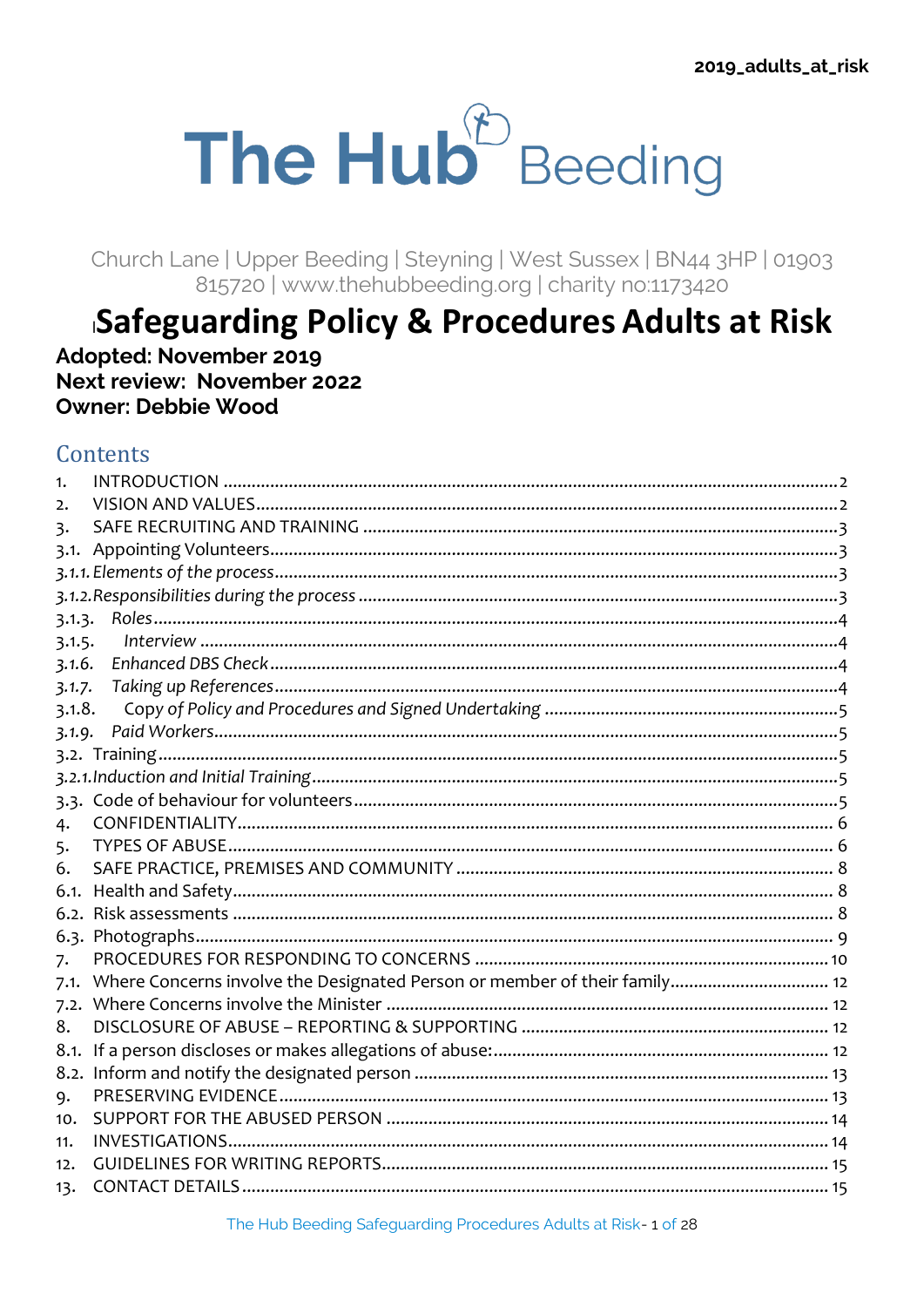# <span id="page-1-0"></span>**1. INTRODUCTION**

The church recognises its responsibilities for the safeguarding of all adults at risk and who use our services.

The term 'adult at risk' has replaced the previously used 'vulnerable adult', focusing on the situation rather than the characteristics of the adult themselves. The label 'vulnerable adult' may wrongly imply that some of the fault for any abuse lies with the abused adult.

There is no single definition for an adult at risk, so for our policy we are using the following simple definition taken from CCPAS (Churches' Child Protection Advisory Service) which is also used by The Baptist Union of Great Britain in their Safe to Belong Policy.

"Any adult aged 18 or over who due to disability, mental function, illness or traumatic circumstances **may not** be able to take care or protect themselves against the risk of significant harm, abuse, bullying, harassment, mistreatment or exploitation."

Some adults might be more at risk than others, and there are some times in life where risks may increase. • Learning, sensory or physical disability

- Old age and frailty (especially if it creates a dependency on or needing help from others)
- Mental health problems
- Dementia or confusion
- Illness
- Addiction or dependence on alcohol, drugs or medication
- **Bereavement**
- Past abuse or trauma
- English is not their first language

*Taken from Safe To Belong 2015*

*"Abuse is the violation of an individual's human and civil rights by any other person or persons".*

It comes from the misuse of power and control that someone has over another. Harm is the result of this mistreatment or abuse.

Abuse may consist of one single act or many repeated acts, and it can occur in any relationship at any time of life. It can take many forms, not just physical or violent acts, but it may also be verbal, sexual, psychological, spiritual or financial. It may be an act of neglect or an omission to act. Any or all types of abuse may be perpetrated as the result of deliberate intent, negligence or ignorance.

# <span id="page-1-1"></span>**2. VISION AND VALUES**

The Hub Beeding Safeguarding Procedures Adults at Risk- 2 of 28 The declared purpose of The Hub Beeding is fivefold: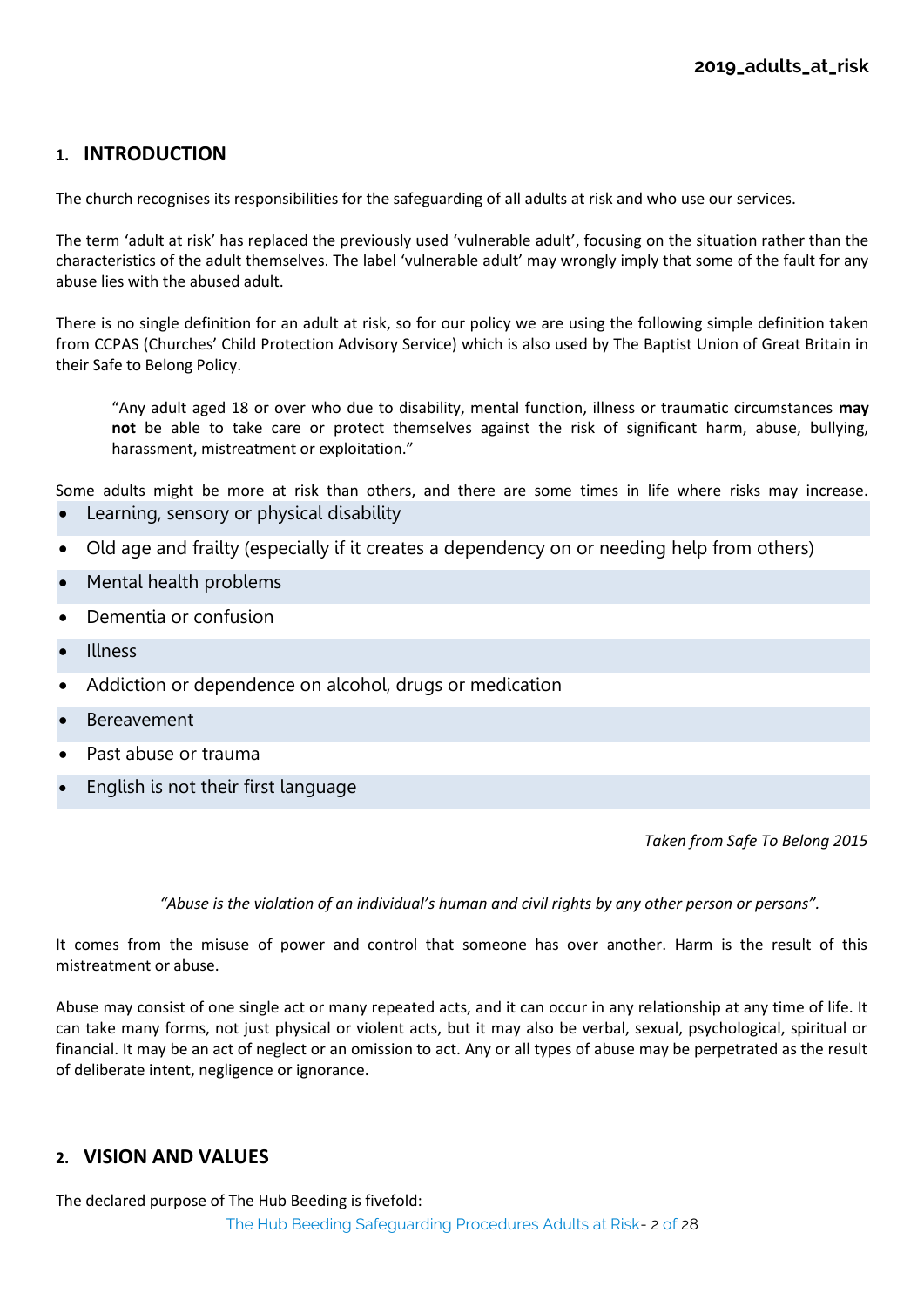- to worship God
- help people come to know Jesus
- build caring relationships
- grow spiritually
- serve others

We summarise its purpose as being "to worship God, love one another and serve the community".

In outworking our purpose with regard to adults, the church:

- has a programme of activities with adults at risk
- welcomes adults at risk into the life of our community
- makes our premises available to organisations working with adults who at risk

It is the duty of all staff and volunteers to understand the need to protect adults at risk by being familiar with signs of abuse and taking appropriate action where abuse is suspected.

The Church aims to support adults at risk to live ordinary lives within their own community.

The Church upholds the rights of adults at risk using services from The Church to live free from fear and exploitation. It is the duty of all staff and volunteers to understand the need to protect people who use our service by being familiar with signs of abuse and taking prompt action where abuse is suspected

Safeguarding is the protection of adults and children from harm, abuse or neglect.

We all have the same rights and expectations to independence, respect, choice, fulfillment of our ambitions, to be heard, included, and to have privacy and confidentiality. These expectations are central to the way in which we interact with each other in our life together.

Safeguarding involves a range of activities aimed at promoting the individual's fundamental right to be safe. These include making and maintaining safe environments for all, having processes to follow should something go wrong, and support for everyone involved.

# <span id="page-2-1"></span><span id="page-2-0"></span>**3. SAFE RECRUITING AND TRAINING**

# <span id="page-2-2"></span>**3.1. Appointing Volunteers**

- *3.1.1. Elements of the process*
	- A Job Role will be provided (see appendix 4)
	- The candidate will complete an application form and sign a declaration that there is no reason they should not be working with older people
	- A face-to-face interview will be conducted
	- A minimum of two references will be taken up
	- A criminal records check will be performed
	- The candidate will undertake to work within The Hub's Safeguarding Policy and Procedures for Adults at Risk
	- An induction programme and initial training will be provided

# <span id="page-2-3"></span>*3.1.2. Responsibilities during the process*

- The process of recruitment will be undertaken by the Appropriate Team Leader or by a member of the Church Leadership Team
- The role description will be drawn up by the Appropriate Team Leader
- The need for new volunteers will normally be announced during Church Meetings; however, where suitable candidates have already been identified, personal approaches may be made either by the Appropriate Team Leader or by the responsible member of the Church Leadership Team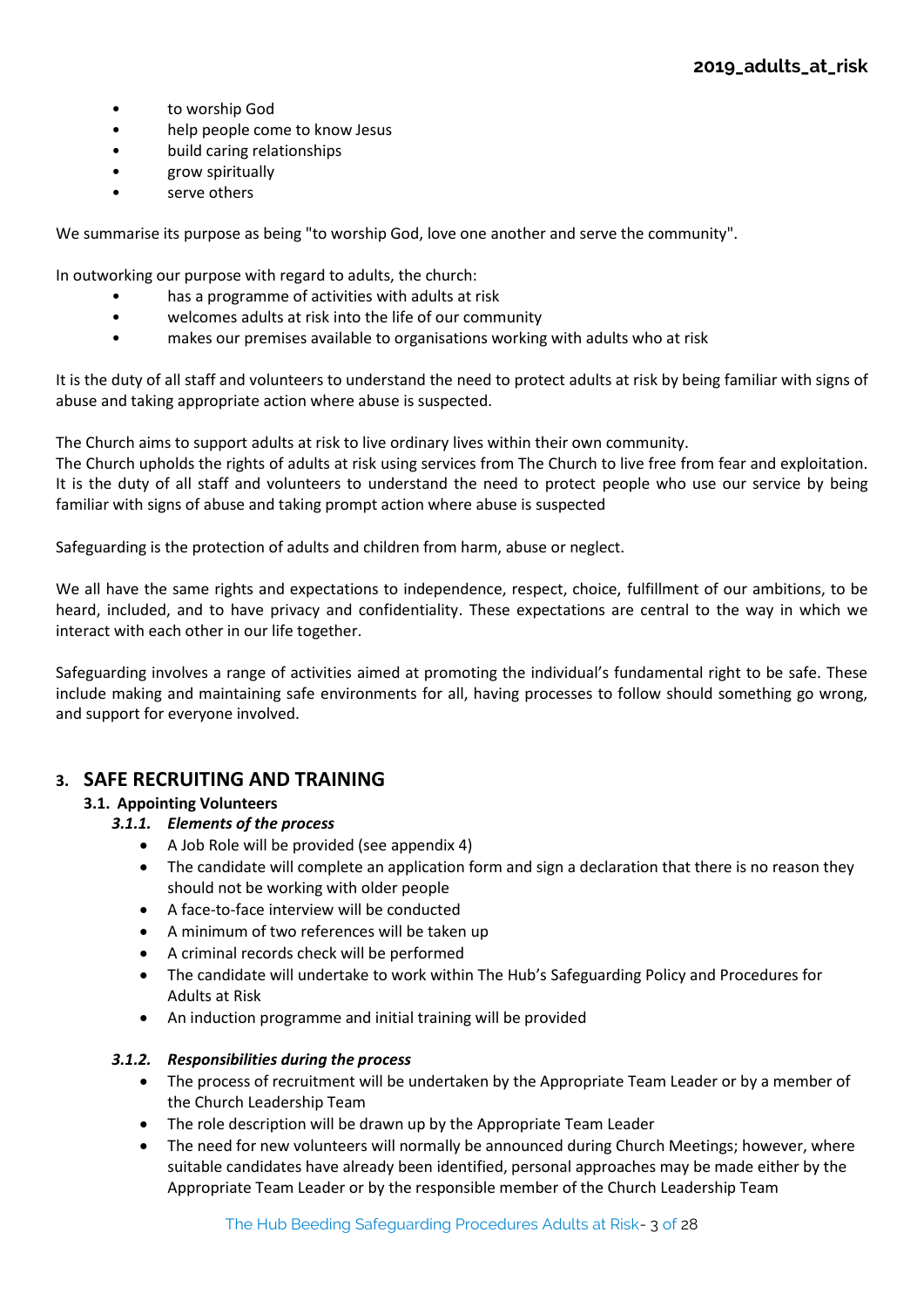- Application forms will be administered by the Appropriate Team Leader
- Application forms are available from, and should be returned to, the Appropriate Team Leader
- References will be taken up
- Interviews will be conducted
- DBS Disclosures will be obtained by the The Hub DBS administrator and DBS clearance is a prerequisite to appointment
- Decisions on appointments are taken jointly by the Appropriate Team Leader and the responsible member of the Church Leadership Team
- Appointments will be reported to the Church Meeting
- The induction programme and training is the responsibility of the Appropriate Team Leader
- Following a probationary period of 3 months, the review of the appointment will be undertaken jointly by the Appropriate Team Leader and the responsible member of the Church Leadership Team

# **3.1.3.** *Roles*

<span id="page-3-0"></span>Roles within each team working within areas of adults at risk work will be one of the following:

- Appropriate Team Leader Accountable to Church Leadership Team in particular the Safeguarding Trustee
- Leaders Accountable to Appropriate Team Leader

Roles of Appropriate Team Leaders and members will define the following:

- Responsibilities
- Time commitment
- Those for whom they are responsible

# **3.1.4. Application Form**

A relevant application form will be issued to all new church workers be they paid or volunteers

# **3.1.5.** *Interview*

<span id="page-3-1"></span>The interview will be structured, and will explore:

- The candidate's gifts and abilities, and their motivation for working with older people some of whom may be adults at risk
- The candidate's past experience of working with older people and adults at risk
- Anything in their application form that gives rise to question or concern
- Their awareness of the importance of safeguarding policies and procedures
- Whether or not the candidate has ever been suspected of harming older people in any context

# The interview should also:

- Assess any training and support needs the candidate may have
- Allow the candidate to ask questions about the work

# <span id="page-3-2"></span>*3.1.6. Enhanced DBS Check*

- All volunteers will be required to apply for an Enhanced DBS check
- All volunteers will be required to work within the Policy and Procedures for Safeguarding Adults at Risk
- All volunteers will be encouraged to attend safeguarding training, with a target of completing Baptist Union Level 2 training within 6 months of appointment

# *3.1.7. Taking up References*

<span id="page-3-3"></span>Names of at least two referees shall be provided, satisfying the following criteria:

- At least one from outside the Church
- Referees must not be a relative of the candidate or related by marriage, neither must they be the Minister of the church nor the appropriate Team Leader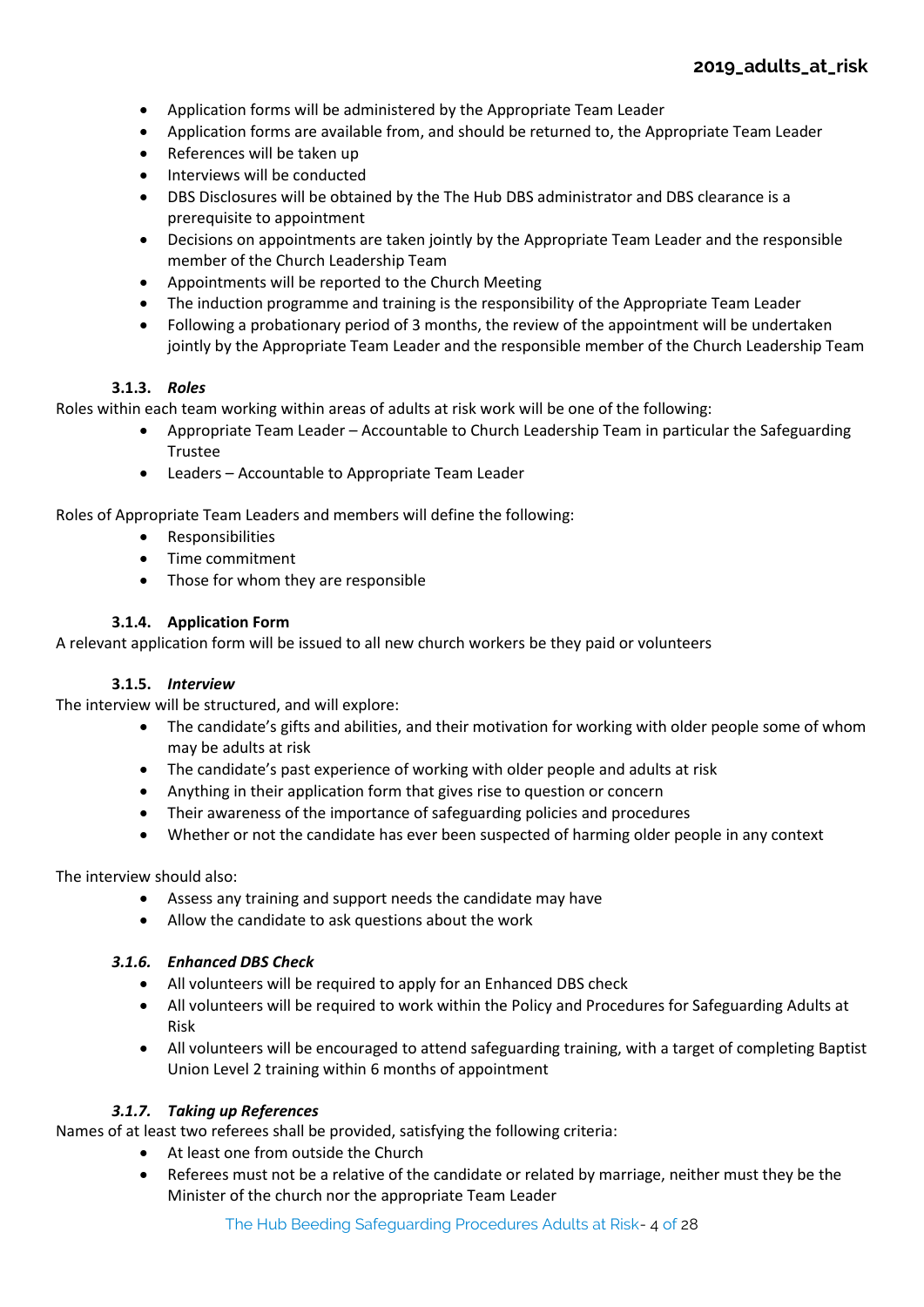- Referees must be at least 18 years of age
- Referees must be able to talk about the person's ability to work with older people
- Where the candidate is working, or has worked, with adults at risk, a reference should come from the employer or organisation concerned

# **3.1.8. Cop***y of Policy and Procedures and Signed Undertaking*

<span id="page-4-0"></span>On appointment, a candidate will:

- Have access to a copy of The Hub Safeguarding Policy Adults at Risk and these procedures
- Sign an undertaking to work within The Hub's safeguarding policy and procedures

# *3.1.9. Paid Workers*

<span id="page-4-1"></span>All elements of the above process will apply when appointing paid workers, with the following additions and modifications:

- The post will be advertised appropriately and in accordance with applicable laws
- Applicants will be shortlisted
- Applicants will additionally be interviewed by the Minister or an additional delegated member of the Church Leadership Team
- The candidate's right to work in the UK will be confirmed
- A contract of employment will be issued

# **3.2. Training**

<span id="page-4-2"></span>As part of the prevention of abuse, all those who work with adults at risk will receive training to enable them to understand the ways in which adults can be harmed and to ensure they are alert to the indicators that a person is being abused. The training will also ensure they are clear on how to respond to any concerns.

Following an initial training programme for all those currently working with adults at risk the training will be updated during regular team meetings. New team members will be trained on appointment.

# *3.2.1. Induction and Initial Training*

<span id="page-4-3"></span>The volunteer will be given access to a copy of The Hub's Safeguarding Policy and Procedures. Training on the Role will cover:

- Aims
- Responsibilities
- Time commitment
- Accountability
- The people for whom they are responsible

Training on the The Hub's Safeguarding Procedures will cover:

- Recognising possible signs of abuse
- How to listen to an adult at risk without passing judgement in the event that a disclosure is made
- When and how to report any concerns
- The name of the Designated Person(s) for Safeguarding in The Hub and how to contact them

On-going training will comprise:

- Full training in Safeguarding adults at risk
- Refresher Safeguarding training every three years

# **3.3. Code of behaviour for volunteers**

<span id="page-4-4"></span>All adults at risk will be treated with respect and dignity.

Workers will use appropriate language and tone of voice. Be aware of your own body language and the effect you are having on the adult at risk. Listen well to an adult at risk. Be careful not to assume you know what an adult at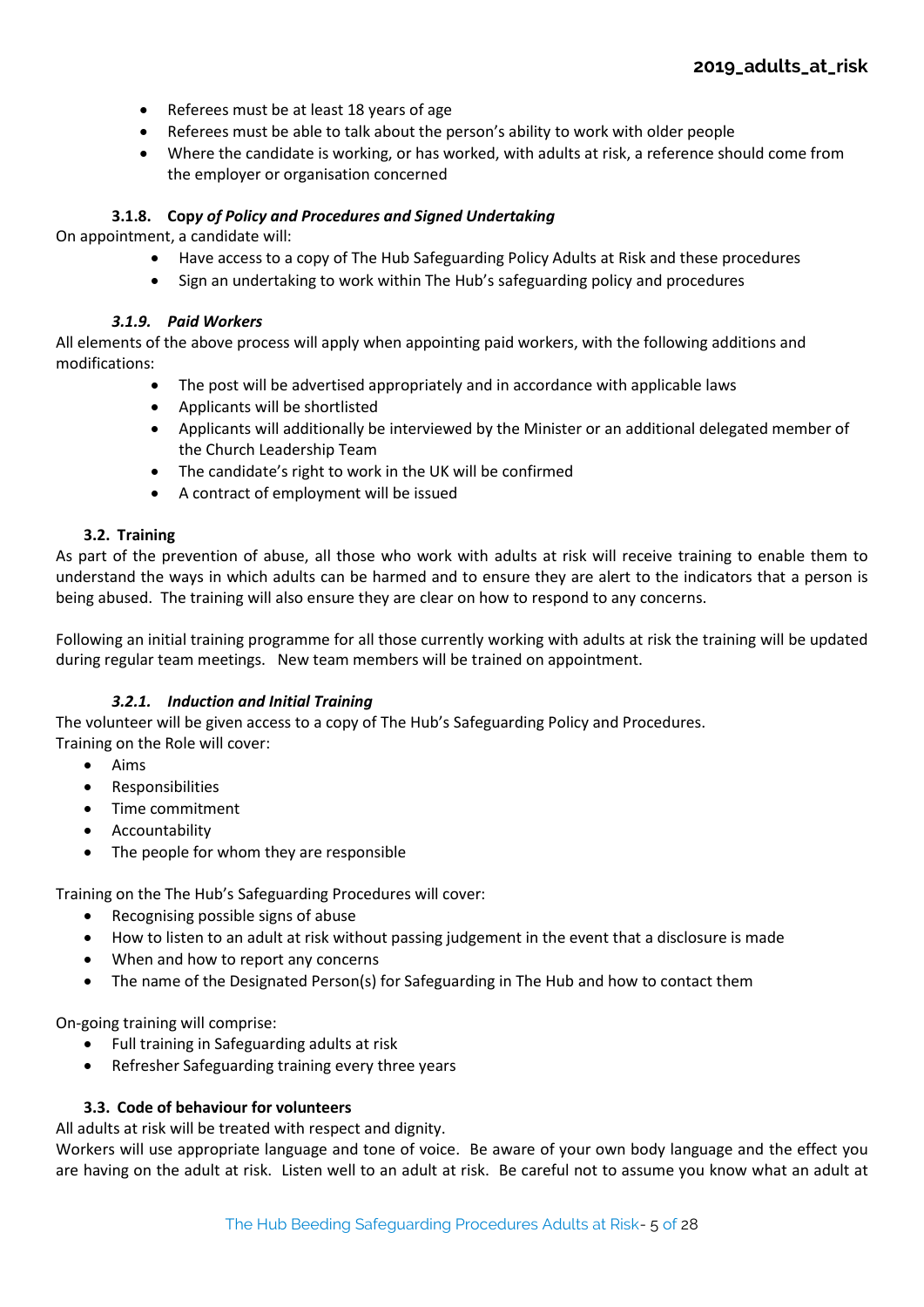risk is thinking or feeling. Listen to what is spoken and how it is said. At the same time, observe the body language to better understand what is being said.

# <span id="page-5-0"></span>**4. CONFIDENTIALITY**

Adults at risk have a right to expect confidentiality from The Hub. We cannot however, give assurances of confidentiality about allegations of abuse. Where a person is unable to act for him or herself we have a duty of care to act on information given to us. It may also be that the abuse goes beyond the individual and we have a wider duty to protect others as well. We will strive to ensure that a person's dignity is upheld at all times during investigations of abuse allegations.

All those involved in abuse issues, whether hearing an allegation or conducting an investigation, will maintain confidentiality.

# <span id="page-5-1"></span>**5. TYPES OF ABUSE**

There are a number of different types of abuse as detailed below.

There is no single definition for each different type of abuse, with different terminology used by different organisations. Using many different sources we have compiled a simple definition for each of the main types of abuse, along with some of the behaviours that each type of abuse may include. This information is shown in the following table.

Some of the key indicators of each of these forms of abuse are included in the Table of Abuse Types in **Appendix 4.**

| <b>Abuse</b>     | <b>Definition</b>                                                                                                                                                                                                                                                   | Includes                                                                                                                                                                                                                                                                                                                                                                                                                                                                                                                                                                                  |
|------------------|---------------------------------------------------------------------------------------------------------------------------------------------------------------------------------------------------------------------------------------------------------------------|-------------------------------------------------------------------------------------------------------------------------------------------------------------------------------------------------------------------------------------------------------------------------------------------------------------------------------------------------------------------------------------------------------------------------------------------------------------------------------------------------------------------------------------------------------------------------------------------|
|                  |                                                                                                                                                                                                                                                                     | (please note that this is not an exhaustive list)                                                                                                                                                                                                                                                                                                                                                                                                                                                                                                                                         |
| <b>Physical</b>  | To inflict pain, physical injury or<br>suffering.                                                                                                                                                                                                                   | Hitting, slapping and beating;<br>Shaking, pinching and pushing;<br>Kicking, burning and hair pulling;<br>Squeezing, suffocating, poisoning and using<br>inappropriate restraint.<br>Giving inappropriate medication                                                                                                                                                                                                                                                                                                                                                                      |
| <b>Emotional</b> | The use of threats, fear or power<br>gained by another adult's position, to<br>invalidate the person's independent<br>wishes.<br>Such behaviour can create very real<br>emotional and psychological distress.<br>All forms of abuse have an emotional<br>component. | Mocking, coercing, threatening or controlling behaviour;<br>$\bullet$<br>Bullying, intimidation, harassment or humiliation;<br>The lack of privacy or choice, denial of dignity,<br>deprivation of social contact or deliberate isolation;<br>Making someone feel worthless, a lack of love or<br>affection, or ignoring the person.                                                                                                                                                                                                                                                      |
| <b>Sexual</b>    | Any non-consenting sexual act or<br>behaviour.<br>No one should enter into a sexual<br>relationship with someone for whom<br>they have pastoral responsibility or<br>hold a position of trust.                                                                      | Rape, sexual assault or sexual acts to which the person<br>has not consented, could not consent or was<br>pressurised into consenting;<br>Indecent assault, incest, being forced to touch another<br>person in a sexual manner without consent;<br>Making sexual remarks, suggestions and teasing;<br>Indecent exposure, being forced to watch pornographic<br>material or sexual acts;<br>Enforced or coerced nakedness or inappropriate<br>$\bullet$<br>photography of a person in sexually explicit ways;<br>Being spied on while a person is undertaking personal<br>care activities. |
| <b>Neglect</b>   | A person's wellbeing is impaired and<br>their care needs are not met. Neglect                                                                                                                                                                                       | Failing to provide access to appropriate health, social<br>care or education services:                                                                                                                                                                                                                                                                                                                                                                                                                                                                                                    |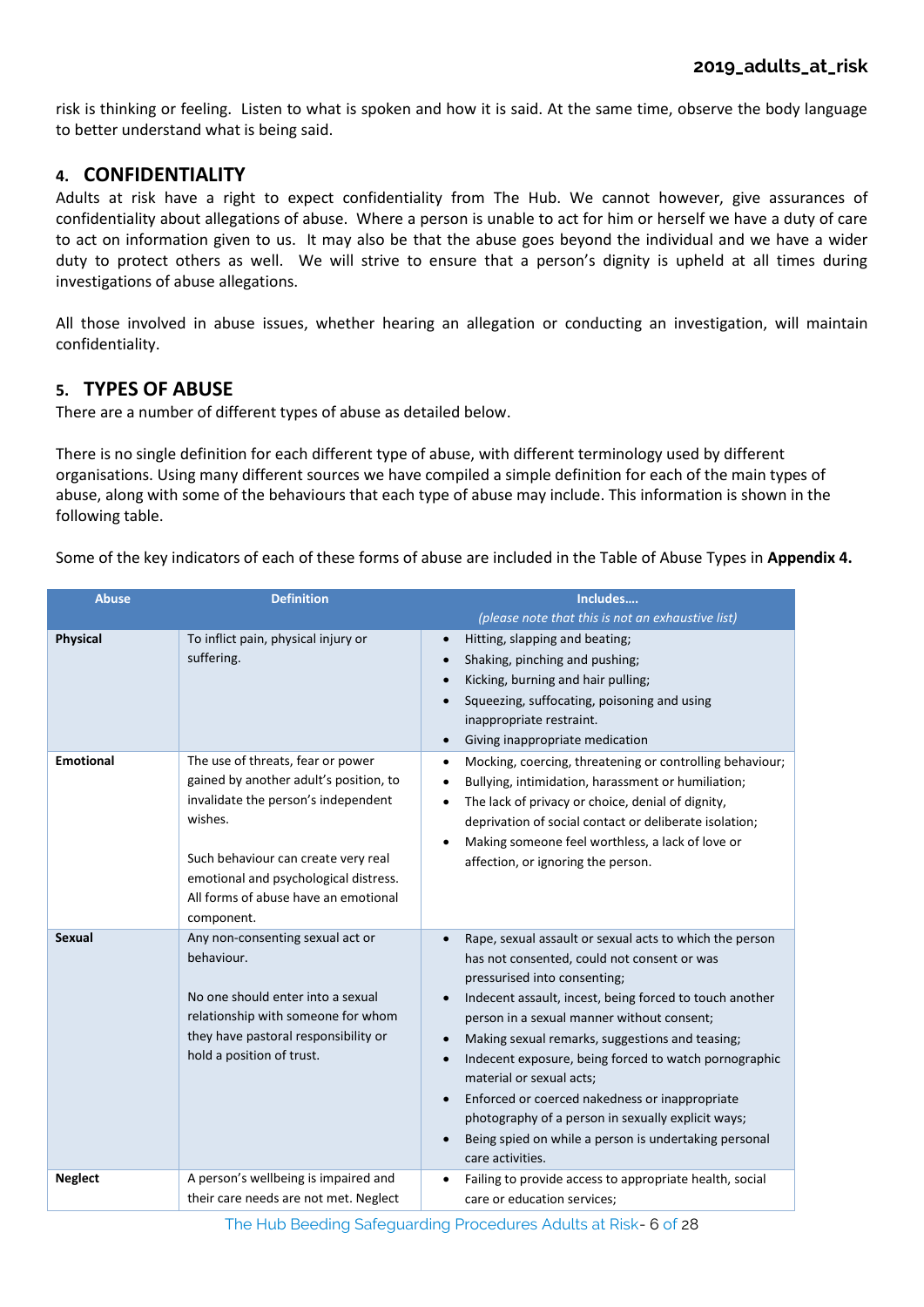|                  | can be deliberate or can occur as a<br>result of not understanding what<br>someone's needs are.                                                                                                                                                                                                                         | Ignoring medical or physical care needs, including not<br>giving someone proper food or assistance with eating or<br>drinking;<br>Failing to intervene in behaviour which is dangerous to<br>the adult (particularly when the person lacks the mental<br>capacity to assess the risks to themselves or to others);<br>Failing to provide a warm, safe and comfortable<br>environment.<br>Deliberately withholding aids, such as walking sticks or<br>hearing aids.<br>Denying social, religious or cultural contacts, or denying<br>contact with the family;<br>Leaving alone or unsupervised.                                                                                                                                                                                                                                                                                                                                              |
|------------------|-------------------------------------------------------------------------------------------------------------------------------------------------------------------------------------------------------------------------------------------------------------------------------------------------------------------------|---------------------------------------------------------------------------------------------------------------------------------------------------------------------------------------------------------------------------------------------------------------------------------------------------------------------------------------------------------------------------------------------------------------------------------------------------------------------------------------------------------------------------------------------------------------------------------------------------------------------------------------------------------------------------------------------------------------------------------------------------------------------------------------------------------------------------------------------------------------------------------------------------------------------------------------------|
| <b>Financial</b> | The inappropriate use,<br>misappropriation, embezzlement or<br>theft of money, property or<br>possessions.                                                                                                                                                                                                              | Theft, fraud or embezzlement of monies, benefits or<br>goods;<br>Exploitation or profiteering;<br>Applying pressure in connection with wills, property or<br>inheritance, or financial transactions;<br>The abuse of influence, power or friendship to persuade<br>a person to make gifts or change their will;<br>Being charged excessive amounts for services (such as<br>minor building works on a property).                                                                                                                                                                                                                                                                                                                                                                                                                                                                                                                            |
| Spiritual        | The inappropriate use of religious<br>belief or practice; coercion and control<br>of one individual by another in a<br>spiritual context; the abuse of trust by<br>someone in a position of spiritual<br>authority (e.g. minister).<br>The person experiences spiritual abuse<br>as a deeply emotional personal attack. | Forcing religious ideas or practices onto people,<br>$\bullet$<br>particularly those who may be vulnerable to such<br>practices;<br>Extreme pastoral interference in personal matters -<br>$\bullet$<br>reducing individual choice and responsibility;<br>The misuse of scripture or power to control behaviour and<br>٠<br>pressure to conform;<br>The requirement of obedience to the abuser, or the<br>$\bullet$<br>suggestion that the abuser has a "divine" position;<br>Intrusive healing and deliverance ministries, which may<br>$\bullet$<br>result in people experiencing emotional, physical or sexual<br>harm;<br>The denial of the right of faith or opportunity to grow in<br>٠<br>the knowledge and love of God;<br>Exclusion of people to the full range of church life (no<br>$\bullet$<br>arrangements for gluten-free wafers or non-alcoholic<br>wine at Communion, or fear of involving those who are<br>HIV positive). |
| Discriminatory   | The inappropriate treatment of a<br>person because of their age, gender,<br>race, religion, cultural background,<br>sexuality or disability.                                                                                                                                                                            | Ageist, racist, sexist, or abusive behaviour based on a<br>$\bullet$<br>person's disability;<br>Abuse linked to a person's sexuality;<br>$\bullet$<br>Harassment, slurs or similar treatment;<br>$\bullet$<br>Withholding services without proper justification, or lack<br>$\bullet$<br>of disabled access to services and activities.                                                                                                                                                                                                                                                                                                                                                                                                                                                                                                                                                                                                     |
| Institutional    | The mistreatment or abuse of an adult<br>by a regime or individuals within an<br>institution. It can occur through<br>repeated acts of poor or inadequate<br>care and neglect, or poor professional<br>practice or ill-treatment.                                                                                       | The inability of an institution to safeguard people from<br>$\bullet$<br>emotional or even physical harm and neglect;<br>Having fixed rules and routines by which people are<br>$\bullet$<br>controlled;<br>People being prevented from doing things that are their<br>$\bullet$<br>rights;                                                                                                                                                                                                                                                                                                                                                                                                                                                                                                                                                                                                                                                 |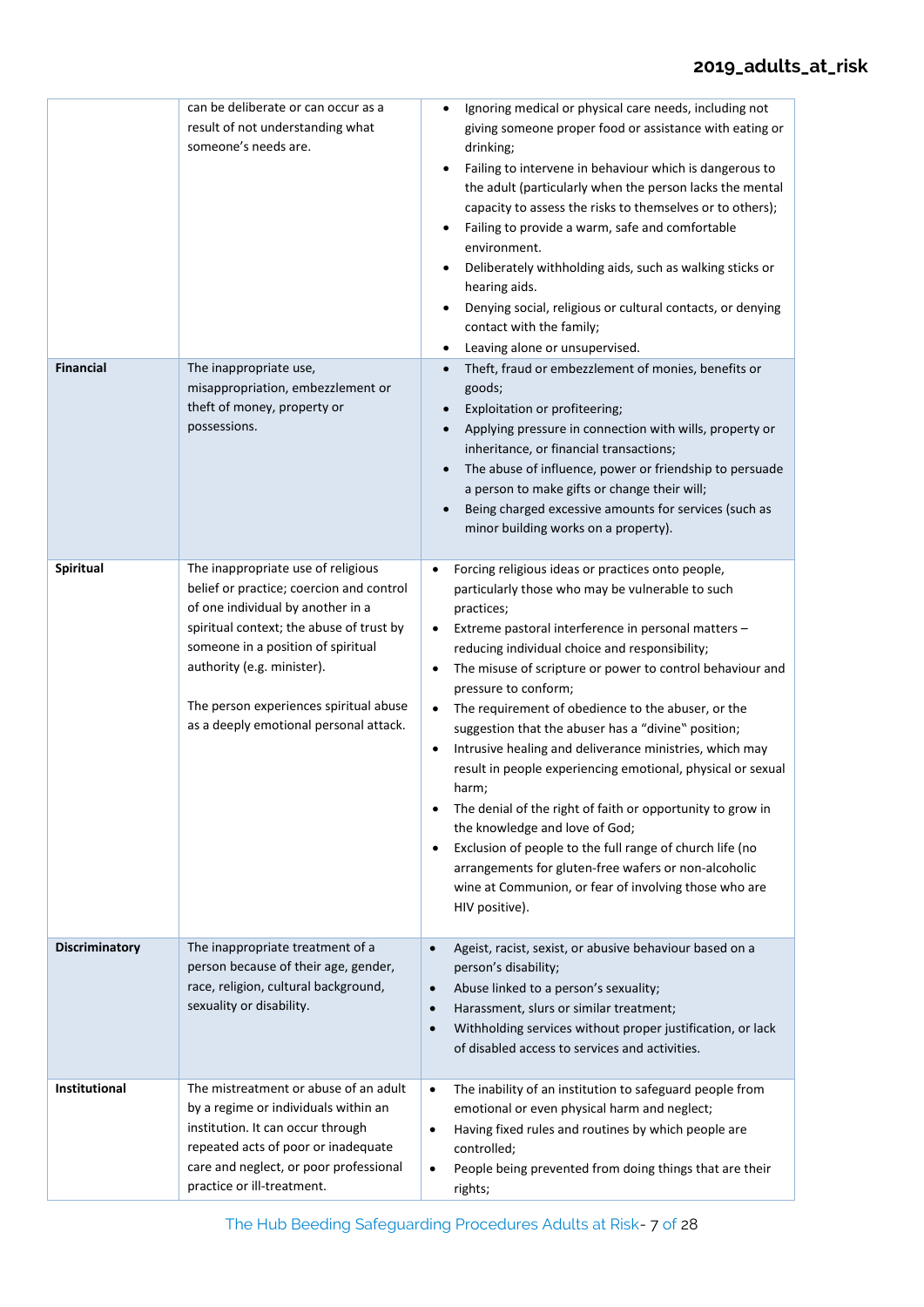|                                        | Not having access to personal possessions or personal |
|----------------------------------------|-------------------------------------------------------|
| The church as an institution is not    | allowance.                                            |
| exempt from perpetrating institutional |                                                       |
| abuse.                                 |                                                       |
|                                        |                                                       |

Taken from Safe to Belong 2015

# <span id="page-7-0"></span>**6. SAFE PRACTICE, PREMISES AND COMMUNITY**

The practices identified in this section should be followed consistently across all groups and activities. An individual may be appointed to implement practicalities such as consent/registration forms, risk assessments etc. and to advise appropriate Team Leaders on their use. Any such person shall have received BU Safeguarding training to at least Level 2.

# **6.1. Health and Safety**

<span id="page-7-1"></span>Paid and volunteer workers have an individual responsibility to uphold the The Hub Beeding's Health and Safety Policy

Paid and volunteer workers need to know how to report concerns and incidents under the Church's Health and Safety Policy

Paid and volunteer workers need to know where the First Aid equipment is kept and how accidents are reported

Paid and volunteer workers need to know the procedures to be followed in the event of fire Some Health and Safety considerations for groups:

- Furniture
	- o In a safe condition
	- o Correct child size
- Equipment
	- o Any hazardous equipment or materials safely stored and secure
- **Electrical** 
	- o Safe and checked electrical equipment
	- o Socket covers where appropriate
- Lighting
	- o Adequate lighting in all locations especially entry/exits
- Windows in doors
	- o Preferred so that activities in rooms can be seen by others
- **Security** 
	- o Can an adult at risk leave the building without being noticed
	- $\circ$  Is it easy for a stranger to enter the building un-noticed during an activity
- First Aid
	- o Where is the First Aid box?
	- o Is it maintained?
	- o Who are the people trained in First Aid on the site?
	- o Where is the accident book for record purposes?
- Fire equipment
	- o Do leaders and children know where fire exits and equipment are?
	- o Do leaders and children know how to respond to a fire alarm?

# <span id="page-7-2"></span>**6.2. Risk assessments**

Leaders should assess the risks involved in the programme/activity they are planning.

- Basic and straight forward risk assessment as recommended by the HSE has the following steps:
	- Identify the hazards, i.e. anything that may cause harm
	- Decide who may be harmed and how
	- Assess the risks and take action
		- The Hub Beeding Safeguarding Procedures Adults at Risk- 8 of 28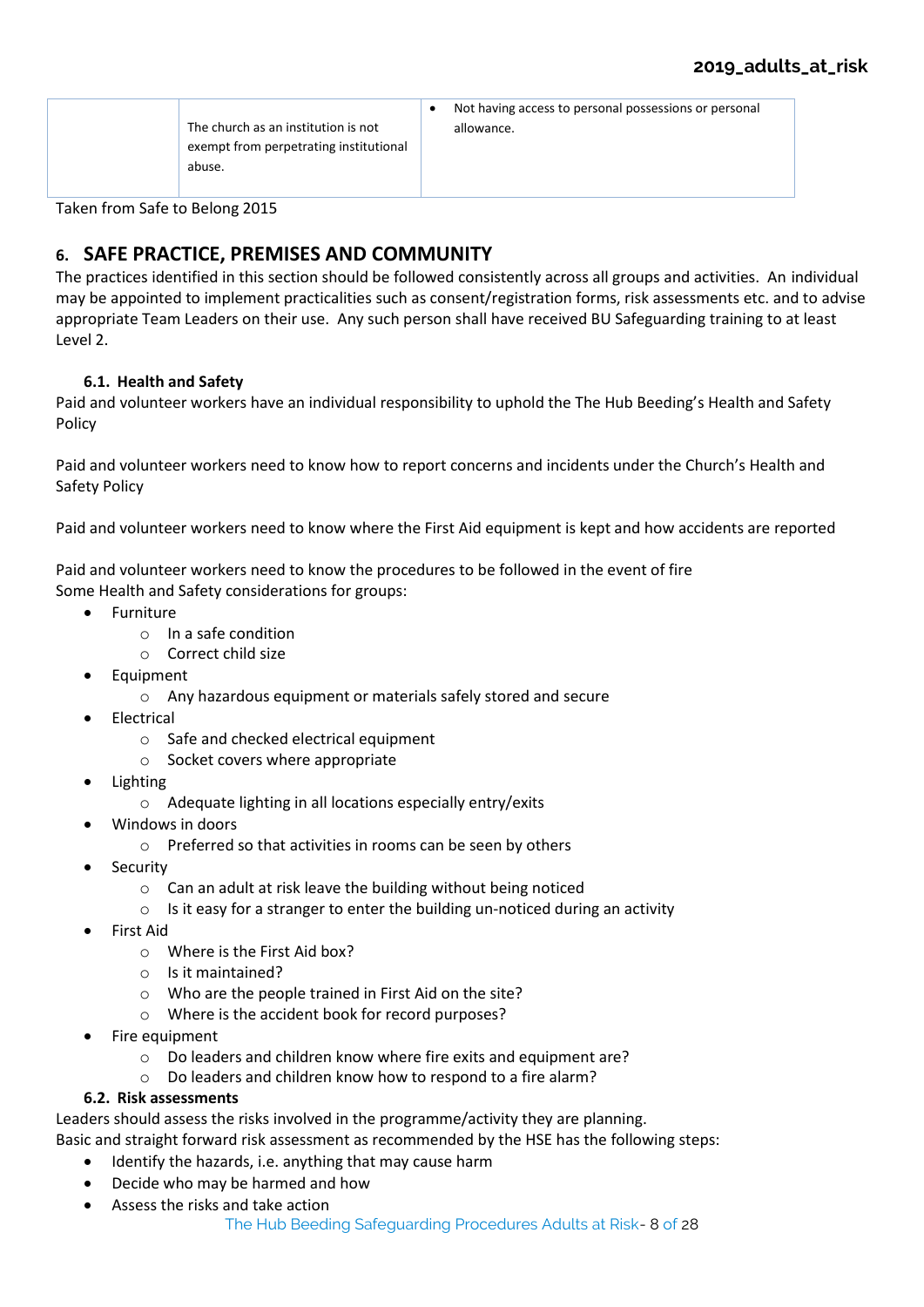- Record your findings
- Review your risk assessment and update as necessary

A general risk assessment will be done on an annual basis for all regular Hub activities Specific risk assessments will be done for all one off activities at The Hub and activities run by The Hub which take place off the premises. (Appendix 6)

# **6.3. Photographs**

<span id="page-8-0"></span>With mobile phones and tablets with cameras, it is very easy to take pictures and immediately upload them to the internet. Make sure that you have the person's permission to take a picture, and if you intend to upload it, make sure that they're happy for people to see it online. When taking group pictures remember to get permission from everyone who will be photographed.

Bear in mind that there may be many reasons why someone doesn't want their picture on public display, from simply not liking their photo being taken, to not wanting an abusive ex-partner to be able to identify their current location.

# 6.4. **Anti-bullying Procedures**

The Hub is committed to the prevention of bullying of adults at risk. The Hub will seek to ensure that the behaviour of any who pose a risk to adults at risk in the community of The Hub is managed appropriately.

**Definition of bullying**: 'Behaviour by an individual or group, usually repeated over time, that intentionally hurts another individual or group either physically or emotionally. It involves an imbalance of power leaving the victim feeling defenceless

# **6.4.1.** *Aims*

- To demonstrate that The Hub takes bullying seriously and will not tolerate it
- To assist in creating an ethos in which attending The Hub is a positive experience for all members of our community
- To enable everyone to feel safe and encourage adults at risk to report incidents of bullying
- To deal with each incident of bullying as effectively as possible, taking into consideration the needs of all parties and of our community, and, as a result, to reduce the incidents of bullying
- To support and protect victims of bullying and ensure they are listened to
- To help and support those displaying bullying behaviour to change their attitudes and understand why it needs to change
- To ensure all members of our community feel responsible for helping to reduce bullying

# **6.4.2.** *Forms of Bullying*

The Hub recognises bullying can take many forms. These include:

- Name calling, teasing, taunting, mocking
- Kicking, hitting, pushing, intimidating
- Unwanted physical contact of a sexual nature or sexually abusive comments
- Taking belongings
- Inappropriate text messaging and emailing
- Sending offensive or degrading images by phone or over the internet
- Gossiping, spreading hurtful and untruthful rumours
- Excluding people from peer groups

# **6.4.3.** *Signs and Symptoms*

- Withdrawal
- Lack of desire to join activities with certain individuals
- Loss of friends
- Avoidance of church groups and activities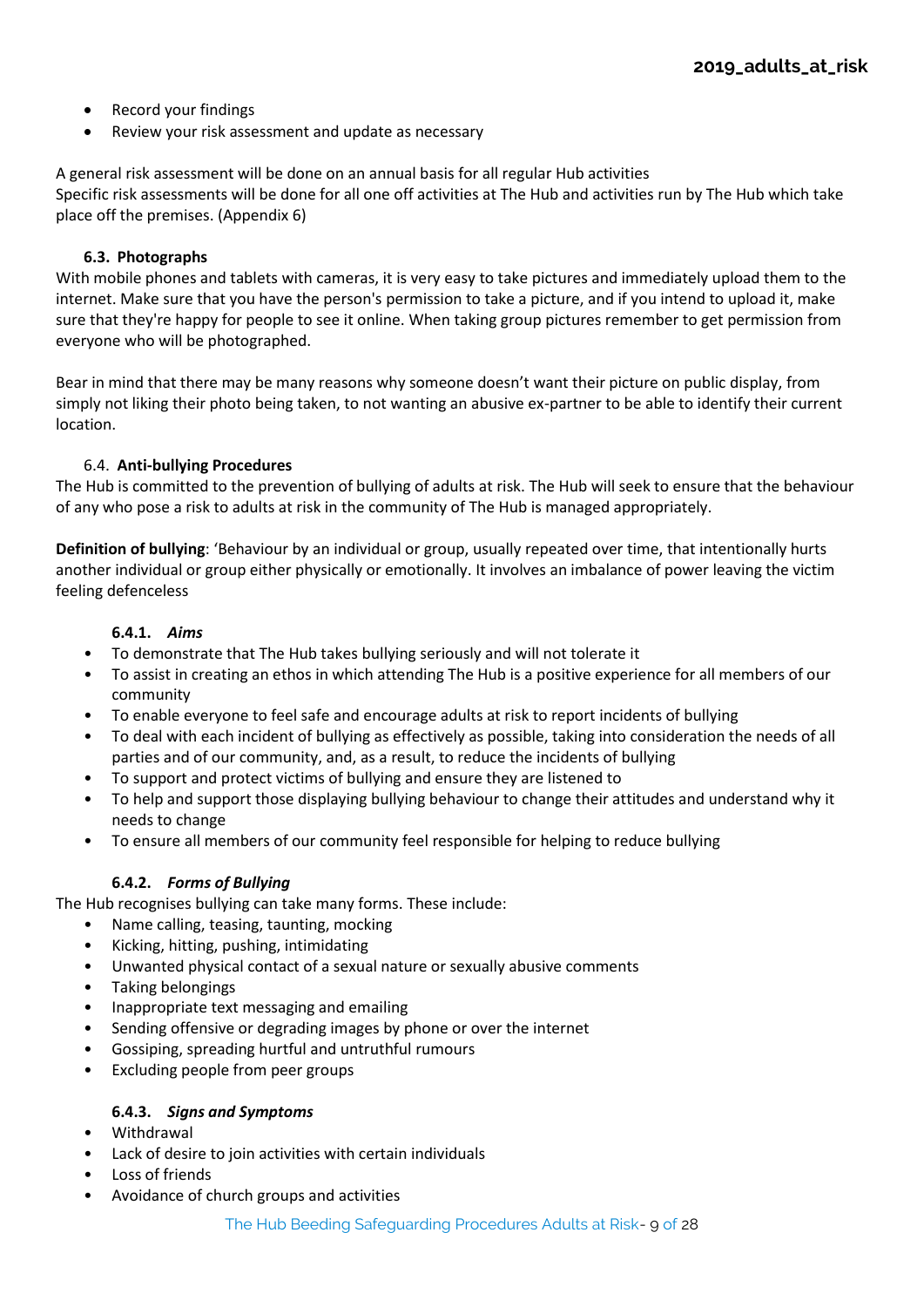# **6.4.4.** *Code of Behaviour*

- Be supportive of each other
- Don't talk behind people backs
- Don't tell lies about other people
- Be polite and courteous
- Never use violence against anyone
- Do not tease or call others bad names
- Use social networking in a positive and friendly way

# **6.4.5.** *Reporting Bullying*

- Report bullying incidents to church worker who will pass it on to the designated person who will investigate
- All allegations of bullying will be taken seriously
- In cases of serious bullying, the incidents will be recorded
- The bullying behaviour or threats of bullying must be investigated and the bullying stopped quickly

# **6.4.6.** *Dealing with Bullying*

- The bully (bullies) may be asked to genuinely apologise.
- If possible, the individuals will be reconciled.
- After the incident(s) has/have been investigated and dealt with, each case will be monitored to ensure repeated bullying does not take place.
- The bully will be worked with to try and help them change their behaviour.

# **6.5. When a Known Offender is Present**

If a person who has been convicted of an offence is attending The Hub, where appropriate, a contract with that person will be put in place.

Advice will be taken from appropriate sources before implementing the contract.

The contract will be monitored and enforced and if not adhered to sanctions will be implemented ultimately resulting in a ban on the person attending the Church

# 6.6. **Other User Groups**

The Hub expects other groups using the church premises to have their own safeguarding policy and procedures in place, where groups work with adults at risk.

Outside hirers who use the church premises, and who work with adults at risk, are required to have a safeguarding adults at risk policy and procedures in place.

A clause to this effect will be included any official hiring agreements. The Hub may request to see a copy of the safeguarding policy and procedures.

It is not the responsibility of The Hub to ensure that safeguarding policies of outside hirers are properly implemented. However, The Hub will give serious consideration to terminating a rental agreement where there is evidence that appropriate safeguarding procedures are not being followed.

'One-off' private hirers (e.g. birthday or anniversary parties) are not expected to have a safeguarding policy, but will still be expected to show due care and attention.

# <span id="page-9-0"></span>**7. PROCEDURES FOR RESPONDING TO CONCERNS**

# **Step 1 – Record and Report – Incident Log Appendix 1**

It is the duty of the person who receives information or who has a concern about the welfare of a adult at risk to RECORD their concerns in writing and to REPORT their concern to a Designated Person. This should be done on the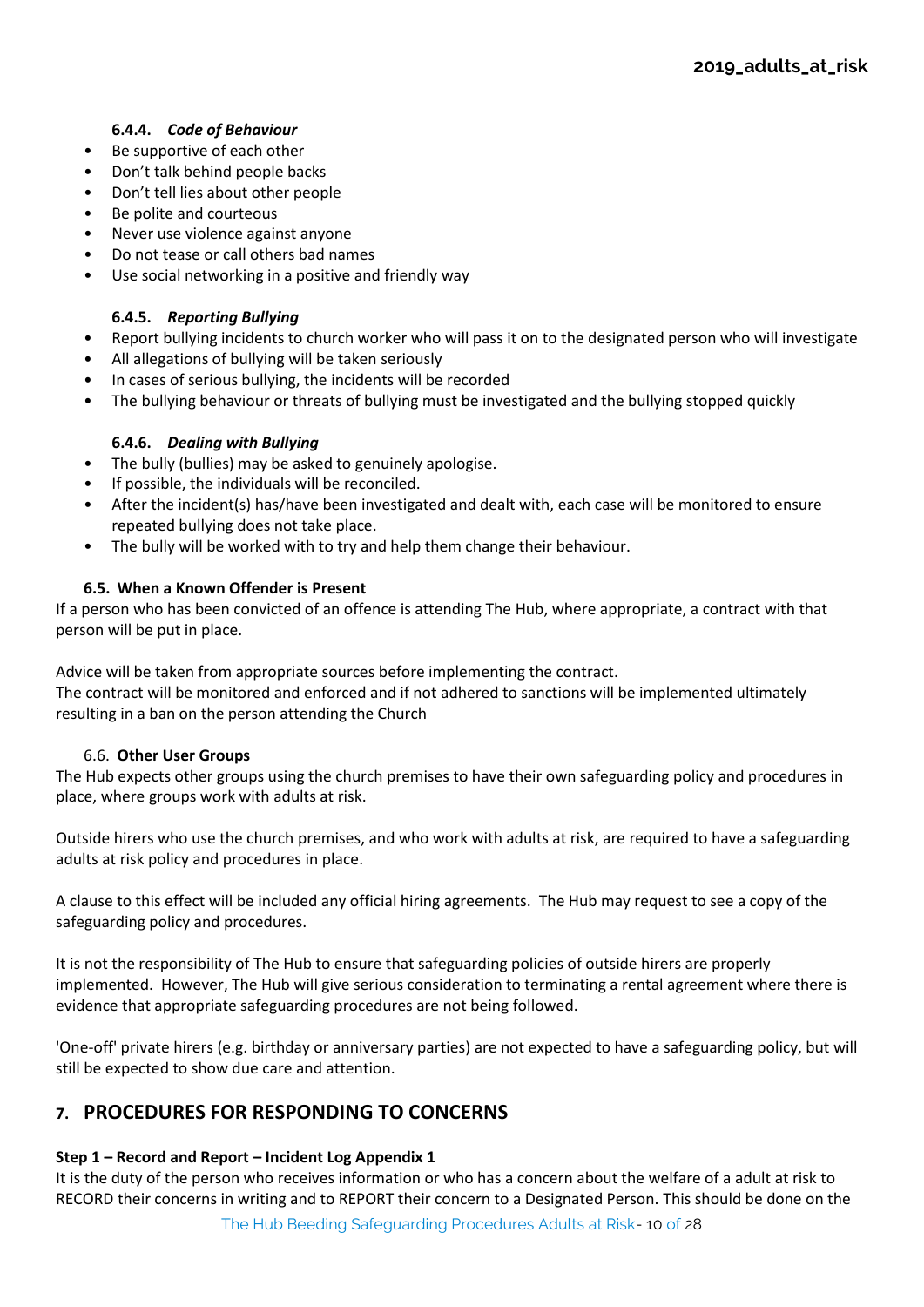Incident Log. This should be done within 24 hours of the concern being raised. It may be done as part of a face to face conversation or by telephone but must always be recorded using the Incident Log.

The report should be kept secure and confidential and only be made available to:

- The Designated Person(s)
- The Church Minister, as far as this is consistent with the welfare of the adult at risk concerned and possible pastoral responsibilities to any others involved
- Representatives of the professional agencies

If an adult at risk is considered to be in imminent danger of harm a report should be made immediately to the police or Social Services. This should be made after consulting a Designated Person or where this is not possible a Designated Person should be informed as soon as possible after the report is made.

Should a team member wish to discuss their concerns with a appropriate Team Leader they still have a duty to record and report and following the discussion the Appropriate Team Leader's responsibility is to remind the individual of the need to record and report and they themselves should report the incident to a Designated Person.

# **Step 2 - Review and Refer – Incident Report Appendix 2**

On receiving the Incident Log, the Designated Person should REVIEW the case and REFER the concern to the appropriate people: Completing the Report Log.

If an adult at risk is considered to be in imminent danger of harm a report should be made immediately to the police or Social Services

# **Review**

In reviewing the case the Designated Person may:

- Speak to others in The Hub that may have relevant information that would impact on the decision. This should not cause undue delay
- The Regional Minister to seek guidance from the Association
- Local Social Services or Police for guidance on how to respond, with or without divulging identities or names.

# **Refer**

This may be:

- Back to the original team member for further observation if there is little evidence of harm
- To other people who work with the child or young person in question for further observation
- To the adult over whom concern has been raised if there is no question of sexual or serious physical abuse. Where there is concern of sexual or serious physical abuse, the referral should be to the police or Social Services.
- A formal referral to the local police or Social Services

The Designated Person should use the Report Log to note all actions taken The Designated Person should retain all original reports safely and securely.

# **Step 3 - Report and Support**

The responsibilities of this stage are shared by the Designated Person, the Safeguarding Trustee and the Minister.

# **Report**

When there is a formal referral to the police or Social Services the Designated Person should:

- 1. Report the referral to the Safeguarding trustee
- 2. Report the referral to the Minister
- 3. Report the referral to the Regional Minister of the Association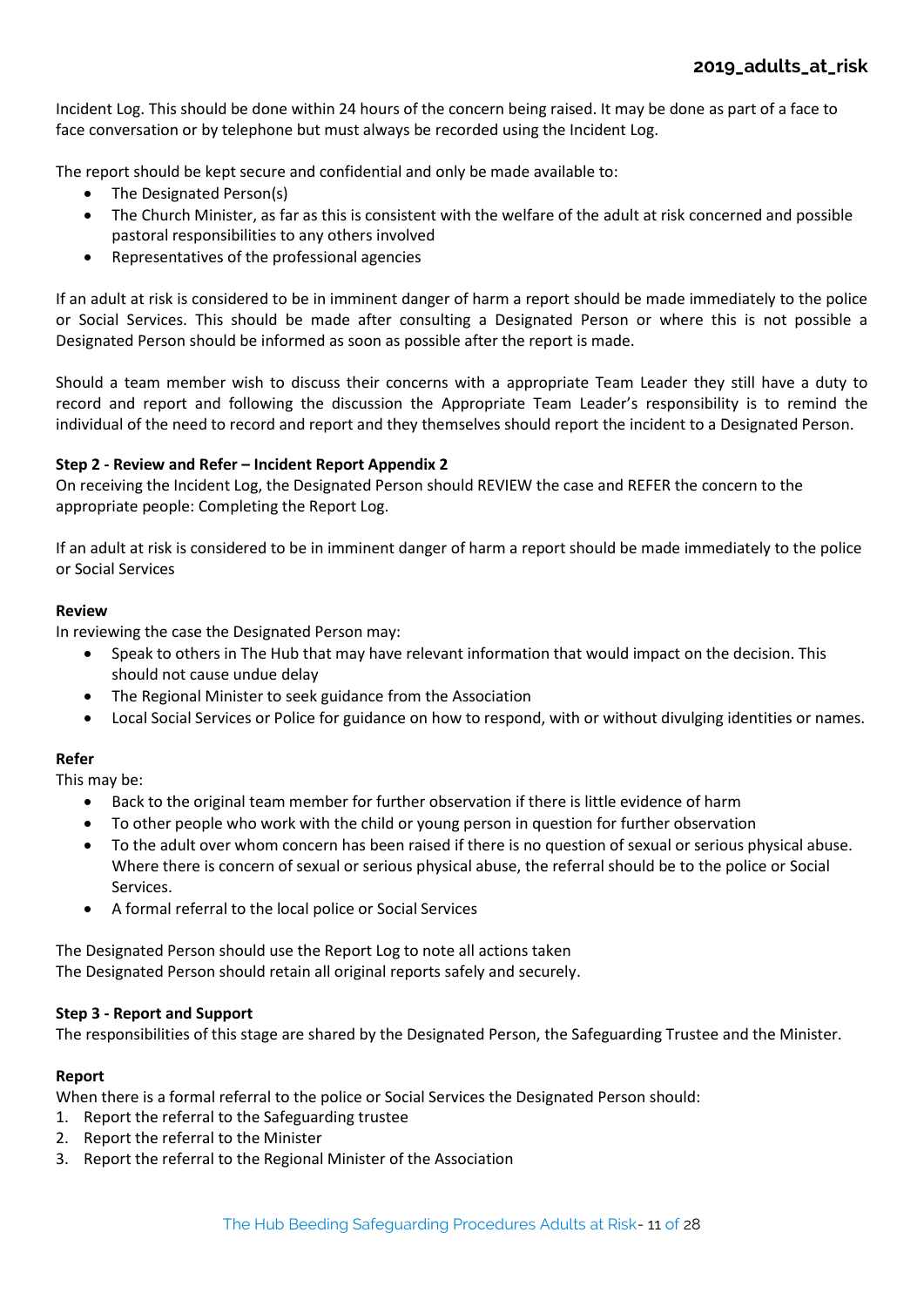Where the allegation is made against a person employed to work with adults at risk, it should be reported to the Local Authority Designated Officer within Social Services when:

- That person has behaved in a way that has harmed, or may have harmed, an adult at risk
- Possibly committed a criminal offence against a adult at risk
- Behaved towards an adult at risk in a way that indicates they are unsuitable to work with adults at risk.

Where a person employed to work with adults at risk has been removed from their post or would have been removed (had they not resigned or left The Hub) the Designated Person must report the incident to the Independent Safeguarding Authority.

If a person involved in adults at risk ministry is accused of causing harm to children or young people this should be included as a serious incident in the churches annual report to the Charity Commission.

A record of all incidents should be kept and should be considered in the annual review of the safeguarding policy.

# **Support**

The Hub has a duty to support all those affected by any incident, even after the concerns, suspicions and disclosure of abuse have been addressed:

- Complementing and supplementing any support offered by Social Services. The Designated Person should work with other agencies to clarify how best the church can support the adult at risk concerned and wider family members
- Support and counselling should be offered to those within the church who have been involved, ensuring that no one person is left to handle the burden of safeguarding without the support of others
- The Minister and Church Leaders should seek assistance and support through the Regional Minister

# <span id="page-11-0"></span>**7.1. Where Concerns involve the Designated Person or member of their family**

- 1. Another Designated Person may be referred to or,
- 2. The Safeguarding trustee could be named as the person competent to refer to and act as the Designated Person is responding to reports or, the Minister could act as the Designated Person

# <span id="page-11-1"></span>**7.2. Where Concerns involve the Minister**

These should be addressed with the same seriousness as any other member of the church family and the concerns should be reported to the Regional Minister immediately.

# <span id="page-11-2"></span>**8. DISCLOSURE OF ABUSE – REPORTING & SUPPORTING**

An adult at risk may disclose abuse. This should always be taken seriously and appropriate action taken as outlined in this policy. As we work with an adult at risk who may not be able to protect themselves from significant harm or exploitation we have a duty to act.

# **8.1. If a person discloses or makes allegations of abuse:**

<span id="page-11-3"></span>**Do**:

- Reassure them
- Listen to them
- Let them use their own words
- Respond sensitively
- Repeat back to them what they have said and ask them to confirm it
- Record what is said, if that is not insensitive, while the person is present, or at the earliest moment
- Tell them that you have to tell someone else
- Explain what you are going to do next
- Preserve any physical evidence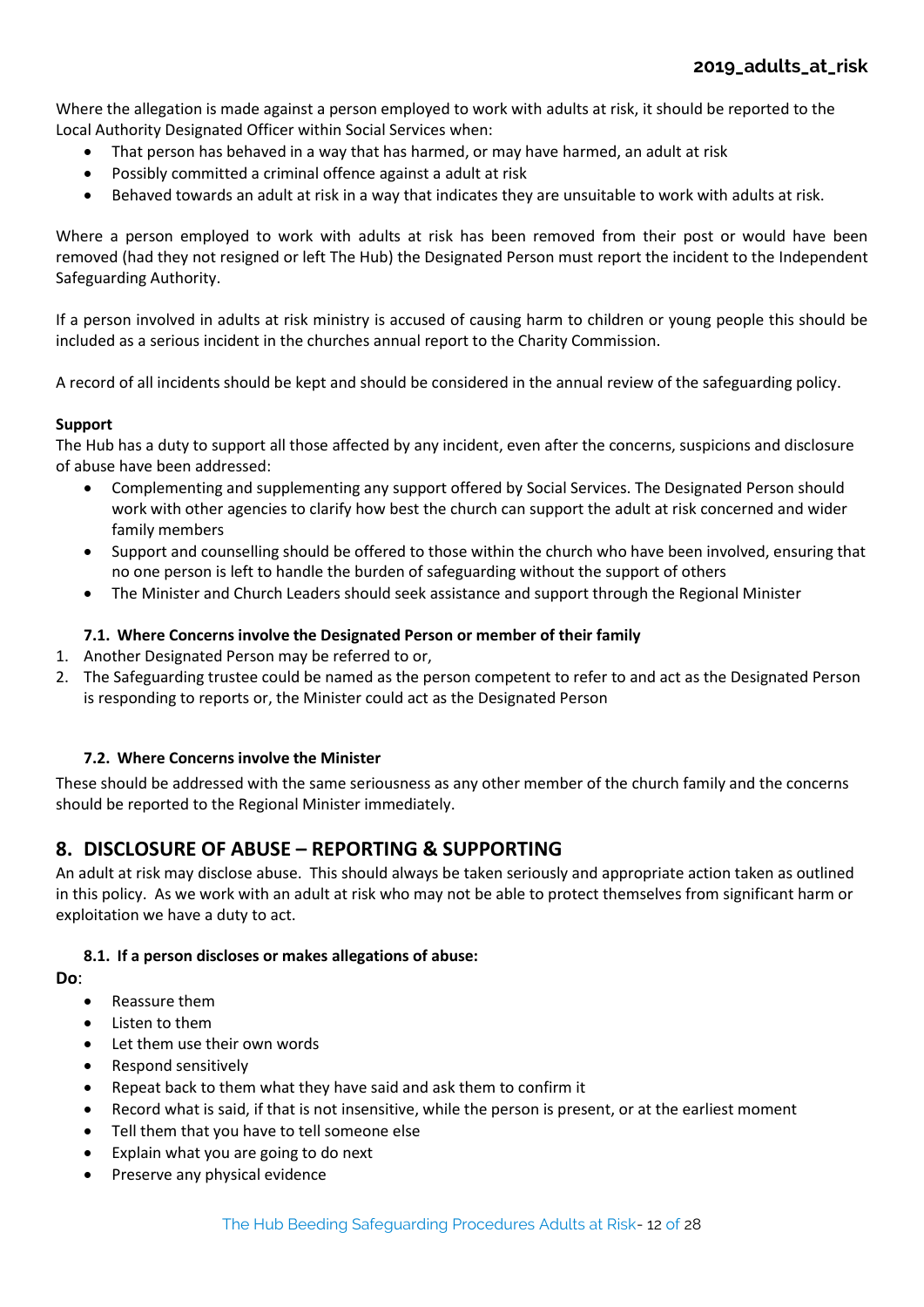- Maintain confidentiality between yourself, the service user, managers to whom you report and others involved in the investigation
- Make a careful record of the person's general condition and any injuries.

# **Do not:**

- Promise to keep secrets
- Appear shocked or disgusted
- Disturb forensic evidence
- Ask too many questions
- Put words into their mouths
- Jump to conclusions
- Encourage too lengthy a description the investigating manager will deal with this
- Give a promise of confidentiality
- Be judgemental
- Give the person the impression they are themselves responsible for the abuse
- Talk to other members of the public about what you have heard
- Do not tell the alleged abuser what you have heard.

In any situation where an adult at risk is in immediate danger contact the emergency services on 999. Staff/volunteers must ensure the safety and wellbeing of the adult at risk. Where possible, ensure that the adult at risk stays with you until help arrives.

# <span id="page-12-0"></span>**8.2. Inform and notify the designated person**

Information they will need:

- Details of the disclosure use the words of the adult at risk who made the disclosure and do not add your own interpretation.
- Details of the alleged abuser if an allegation has been made against a volunteer this must be made clear to the designated person
- If urgent medical attention is needed this must be sought and medical staff advised of the need to preserve evidence – see section 10 below.
- Staff must report actual or alleged abuse immediately and record all information on an incident log (see Appendix 1). The following information must be clearly recorded:
	- o Record the date and time of reporting and to whom the call was made.
	- $\circ$  Record clearly what has been said, where it was said and who was present. Include questions you have asked and try to record the actual words the person used.
	- o Record location of injuries using a body map on the "Injury Chart Form" (Appendix 3)
	- o Sign and date the form.
	- $\circ$  This should be passed to the designated person who you reported the disclosure of abuse to.
	- $\circ$  Where a criminal act may have taken place the designated person receiving the call will contact the local police.

The designated person also has responsibility for informing Social Services.

The designated person will notify the Duty Team social worker as soon as possible and notify the relevant Church Leadership Team member as soon as possible to ensure that information has been passed to them and they are fully aware of the situation.

# <span id="page-12-1"></span>**9. PRESERVING EVIDENCE**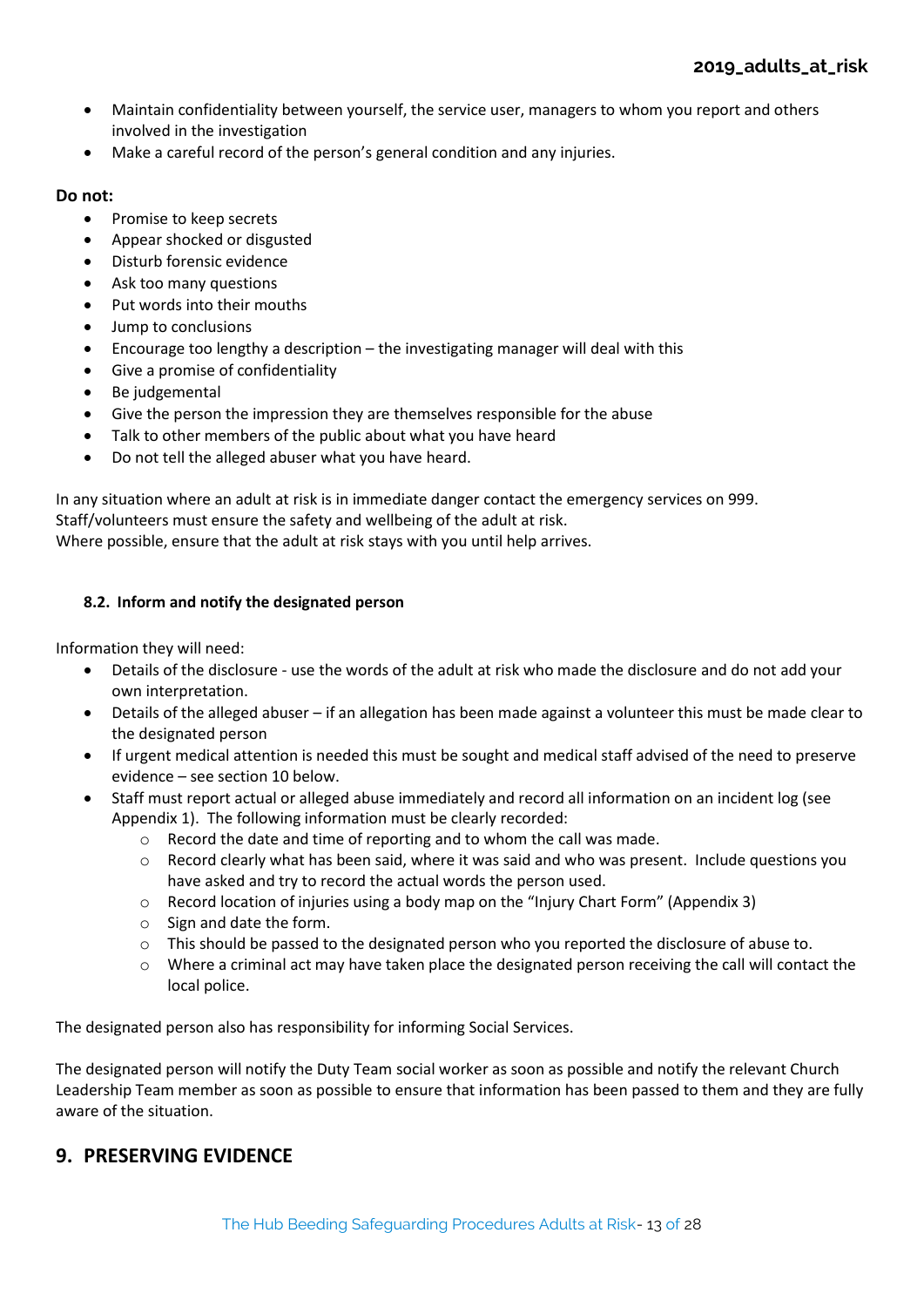In most circumstances you may not need to do anything except record the events. If you are waiting for the police to arrive leave things as they are and do not touch things.

Dependent on the situation you may need to:

- Keep all written information/records in a secure place
- In cases of physical or sexual assault encourage the person not to wash where they might need a medical examination
- If appropriate and possible, place any discarded clothing in a plastic bag, touching it as little as possible

# <span id="page-13-0"></span>**10. SUPPORT FOR THE ABUSED PERSON**

The impact of abuse on a person will be specific to them. It will depend upon their personal circumstances, now and at the time of the abuse, as well as the nature of the abuse suffered and the identity of the abuser. The abuse may have a lasting effect for the rest of their life and they may show a range of symptoms including:

- **Depression**
- Anger and hostility
- Being unable to connect at all with their feelings
- Low self-esteem, putting themselves down and constantly apologising
- Being unable to form close relationships, or at the other extreme, wanting to be

inappropriately close to others

- Disturbed sleep and nightmares
- Fears, phobias and anxiety
- Flashbacks of the abuse
- Self-harming
- Feelings of guilt and shame
- Using alcohol, drugs or medication
- Finding themselves in an abusive cycle, moving from one abuser to another
- Seeking permission before being able to do anything
- Fear of becoming an abuser themselves
- Loss of trust in others

However, it is worth remembering that not all survivors of abuse will show symptoms of their abuse, and some may cope well with life and are able to live apparently 'normal' lives.

(Taken from Safe To Belong 2015)

# <span id="page-13-1"></span>**11. INVESTIGATIONS**

Any investigation by the police will be completed before any other investigations. No internal investigations will take place while the police are involved or without their permission, but strategy meetings led by the local authority will take place. If an internal investigation is required investigating officers will be appointed by the Church Leadership Team. Investigations will be conducted within the Investigation Guidelines of and in complete cooperation with the appropriate local authority.

Where an external investigation is required Social Services will appoint an Adult Social Care Manager/Investigating Officer who will lead the investigation.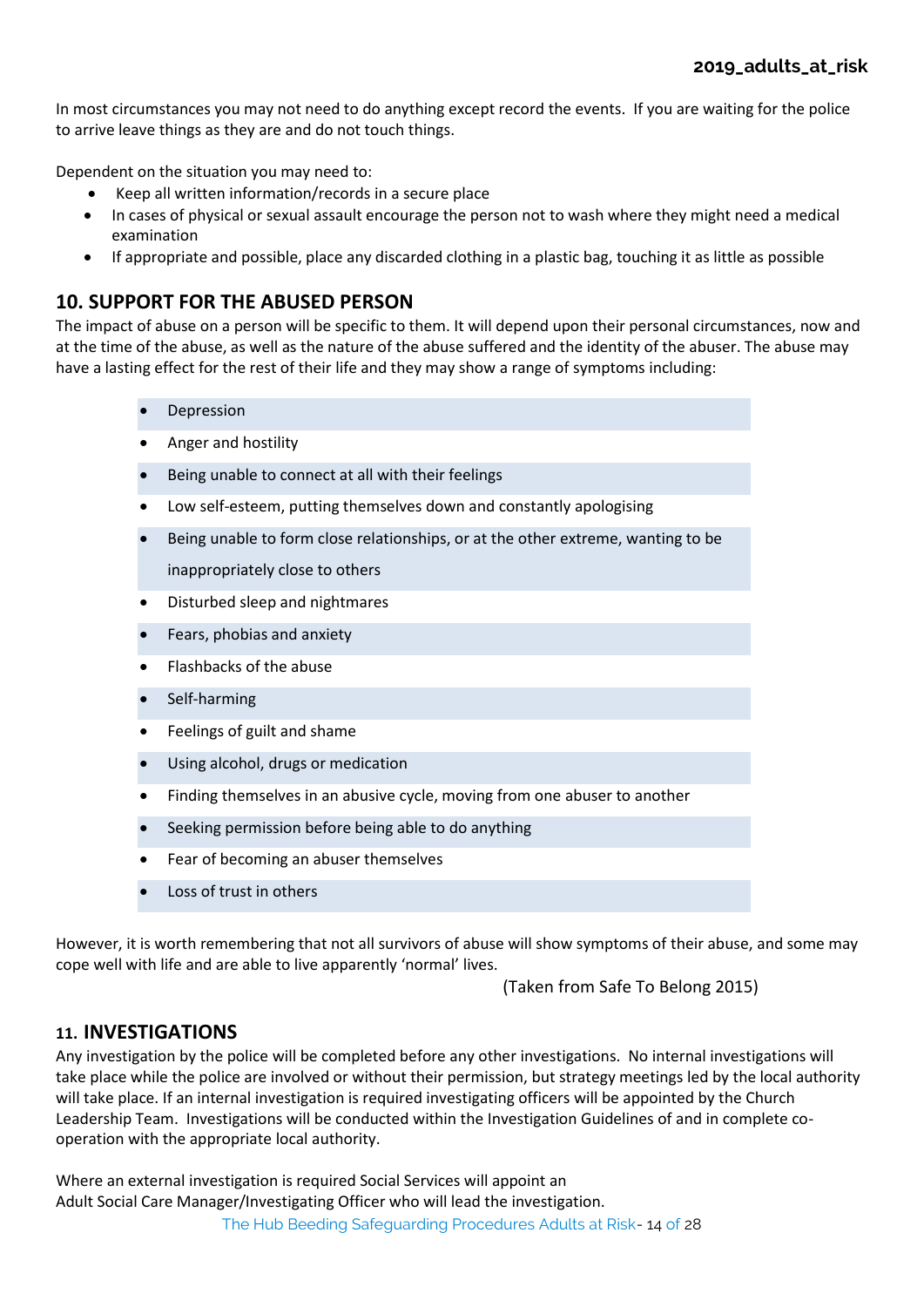The purpose of the investigation is to protect the person from serious harm and ensure their welfare is paramount.

# <span id="page-14-0"></span>**12. GUIDELINES FOR WRITING REPORTS**

Remember any notes taken may be part of any subsequent criminal or internal investigation. They should be in black ink and legible. Never use correction fluid or an eraser. If a word is written wrongly put a single line through it. Write down what you hear. If that is only single words write them down. An explanation can be added subsequently, e.g. "x was crying at this point and I could only hear the occasional word". Sign, date and time the notes.

The Appropriate Team Leader or designated person dealing with the incident may need to write a full report. This should include:

The vulnerable person

- The situation in which they are living
- Details of their family or significant other people
- Their mental capacity/disability/sensory impairment
- Whether they are aware that a referral has been made
- Their view of the situation and what action they would like taken
- Services received/agencies that have contact with them including the GP.

Details of alleged abuse

- The reasons/incidents that are causing concern and that have led to the referral
- The degree of immediate danger that the referred perceives the vulnerable person to be in.

The alleged abuser

- Their relationship to the vulnerable person
- Their mental capacity/disability/sensory impairment
- Their whereabouts and the likelihood of contact or the risk to other people
- Services received/agencies that have contact with them including the GP.

The referrer's judgement of the situation

- Action already taken
- Any immediate action that the referrer thinks should be taken
- The perceived risk to others including children.

Other agencies already involved

- Information about any actions taken by health care professionals
- Any other agencies that have been involved in the identification of abuse.

# <span id="page-14-1"></span>**13.CONTACT DETAILS**

The Hub Trustee for Safeguarding

• Richard Jackson 07833 541429

Designated Person for Adults at Risk and beFriend Seniors

• Debbie Wood 07769 664375

Other Contact Points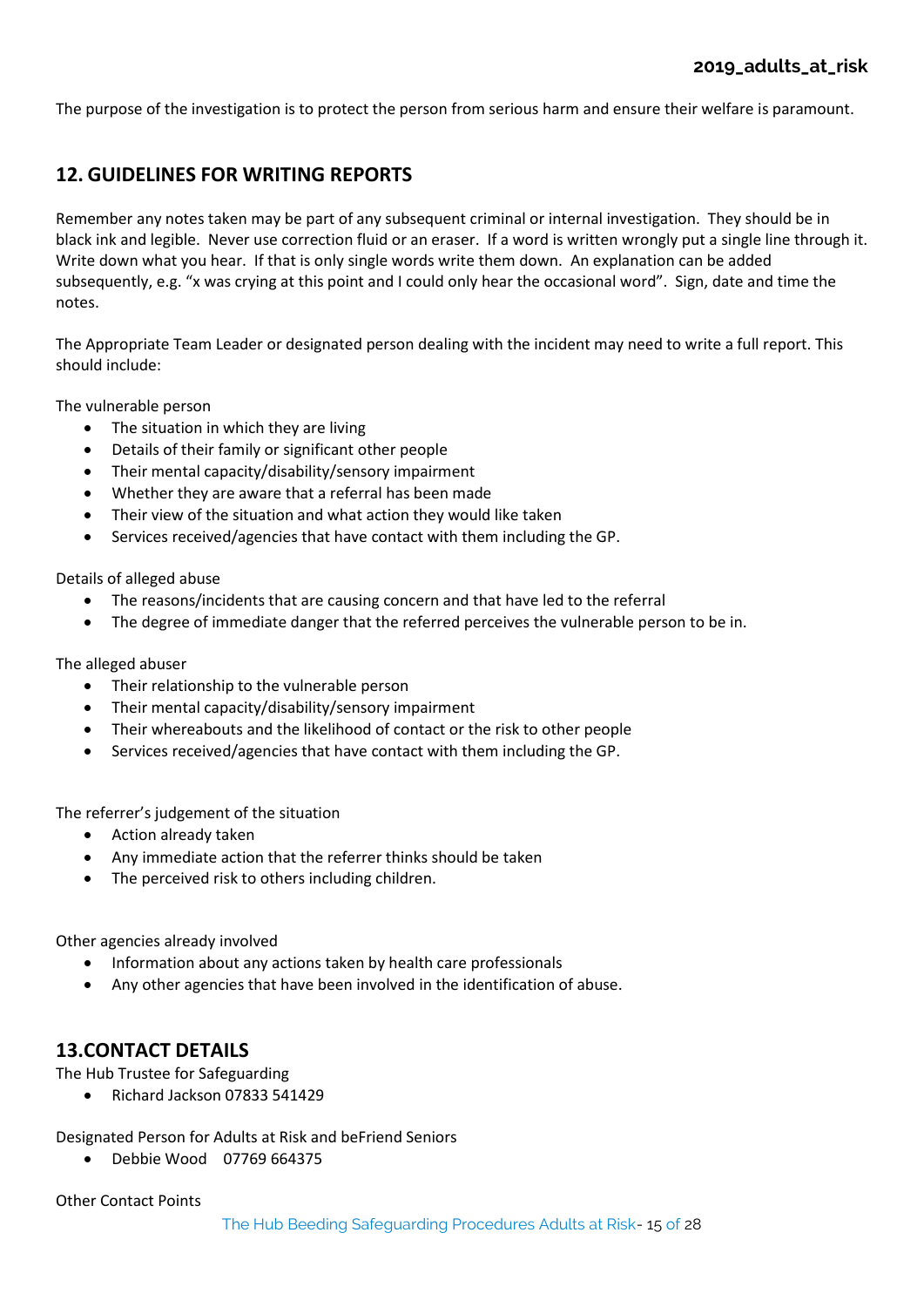- Police 101 or in an emergency 999
- West Sussex County Council Adult Social Care 01243 229900 (Office Hours) 01903 694422 (Out of Hours)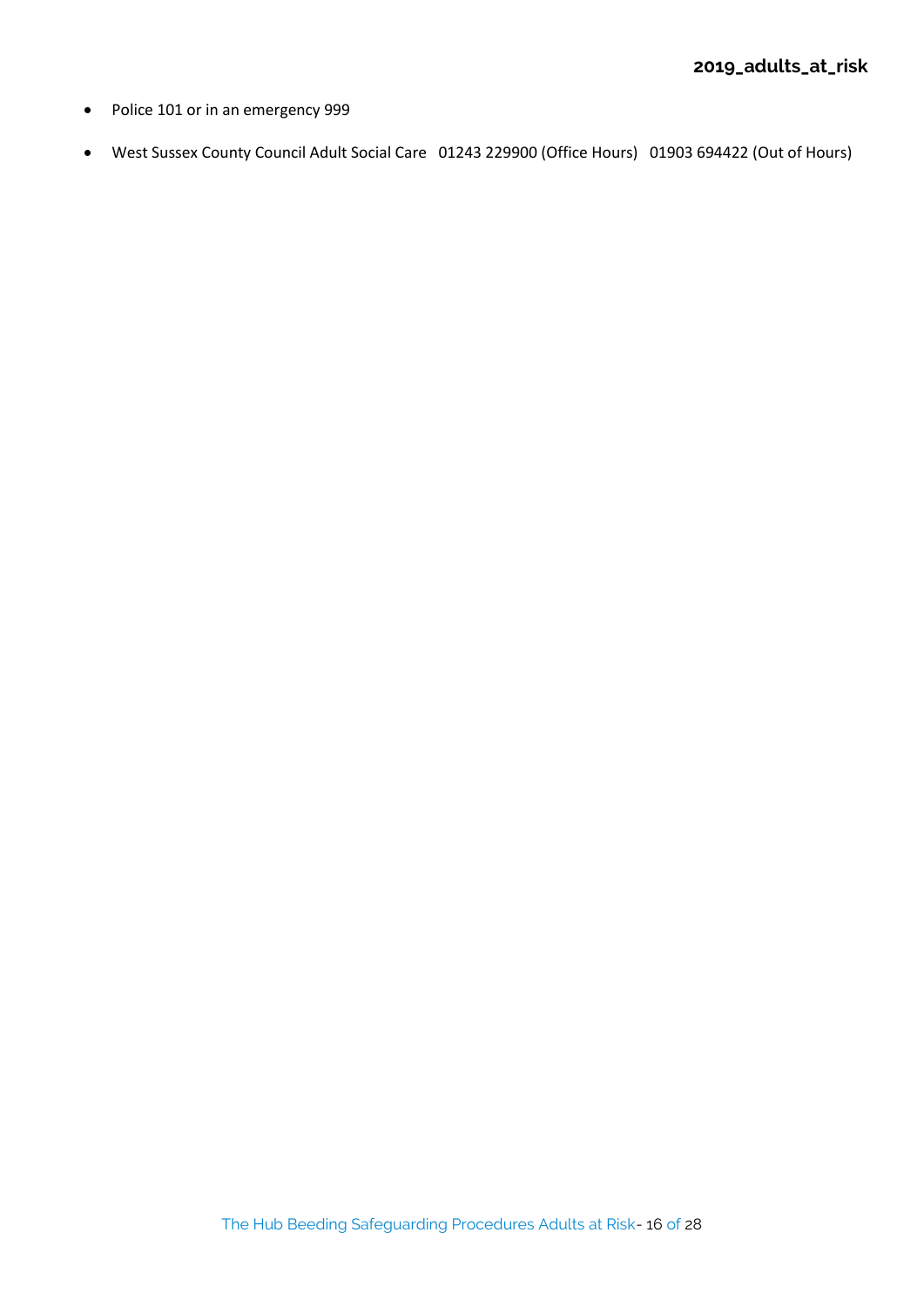# The Hub<sup>®</sup> Beeding

# **Appendix 1 – Incident Log**

# **SAFEGUARDING Adult at Risk INCIDENT LOG – To be completed by the person to whom the concern/disclosure was first made**

| Ref No:          |                                                                  | Date:                  |                                                                                            |  |
|------------------|------------------------------------------------------------------|------------------------|--------------------------------------------------------------------------------------------|--|
| Time:            |                                                                  | <b>Adult at Risk</b>   |                                                                                            |  |
|                  |                                                                  | person's name          |                                                                                            |  |
| Volunteer's name |                                                                  | <b>Volunteer Role:</b> |                                                                                            |  |
|                  |                                                                  |                        |                                                                                            |  |
|                  | Summary of Allegation: Consider the following                    |                        |                                                                                            |  |
| $\bullet$        |                                                                  |                        | What happened? (Nature of concern / disclosure made - use the person's own words if known) |  |
| $\bullet$        | When did it happen? (date, time)                                 |                        |                                                                                            |  |
| $\bullet$        | Where did it happen? (specific location)                         |                        |                                                                                            |  |
| $\bullet$        | Who was allegedly involved and in what way? (includes witnesses) |                        |                                                                                            |  |
|                  |                                                                  |                        |                                                                                            |  |
|                  |                                                                  |                        |                                                                                            |  |
|                  |                                                                  |                        |                                                                                            |  |
|                  |                                                                  |                        |                                                                                            |  |
|                  |                                                                  |                        |                                                                                            |  |
|                  |                                                                  |                        |                                                                                            |  |
|                  |                                                                  |                        |                                                                                            |  |
|                  |                                                                  |                        |                                                                                            |  |
|                  |                                                                  |                        |                                                                                            |  |
|                  |                                                                  |                        |                                                                                            |  |
|                  |                                                                  |                        |                                                                                            |  |
|                  |                                                                  |                        |                                                                                            |  |
|                  |                                                                  |                        |                                                                                            |  |
|                  |                                                                  |                        |                                                                                            |  |
|                  |                                                                  |                        |                                                                                            |  |
|                  |                                                                  |                        |                                                                                            |  |
|                  |                                                                  |                        |                                                                                            |  |
|                  |                                                                  |                        |                                                                                            |  |
|                  |                                                                  |                        |                                                                                            |  |
|                  |                                                                  |                        |                                                                                            |  |
|                  |                                                                  |                        |                                                                                            |  |
|                  |                                                                  |                        |                                                                                            |  |
|                  |                                                                  |                        |                                                                                            |  |
|                  |                                                                  |                        |                                                                                            |  |
|                  |                                                                  |                        |                                                                                            |  |
|                  |                                                                  |                        |                                                                                            |  |
|                  |                                                                  |                        |                                                                                            |  |
|                  |                                                                  |                        |                                                                                            |  |
|                  |                                                                  |                        |                                                                                            |  |
|                  |                                                                  |                        |                                                                                            |  |
|                  |                                                                  |                        | Continue on reverse or separate sheet                                                      |  |
| Reported to      |                                                                  |                        |                                                                                            |  |
|                  |                                                                  |                        |                                                                                            |  |
|                  | Signature of volunteer                                           |                        |                                                                                            |  |
|                  |                                                                  |                        |                                                                                            |  |
| Date Reported:   |                                                                  | Time Reported:         |                                                                                            |  |
|                  |                                                                  |                        |                                                                                            |  |
|                  |                                                                  |                        |                                                                                            |  |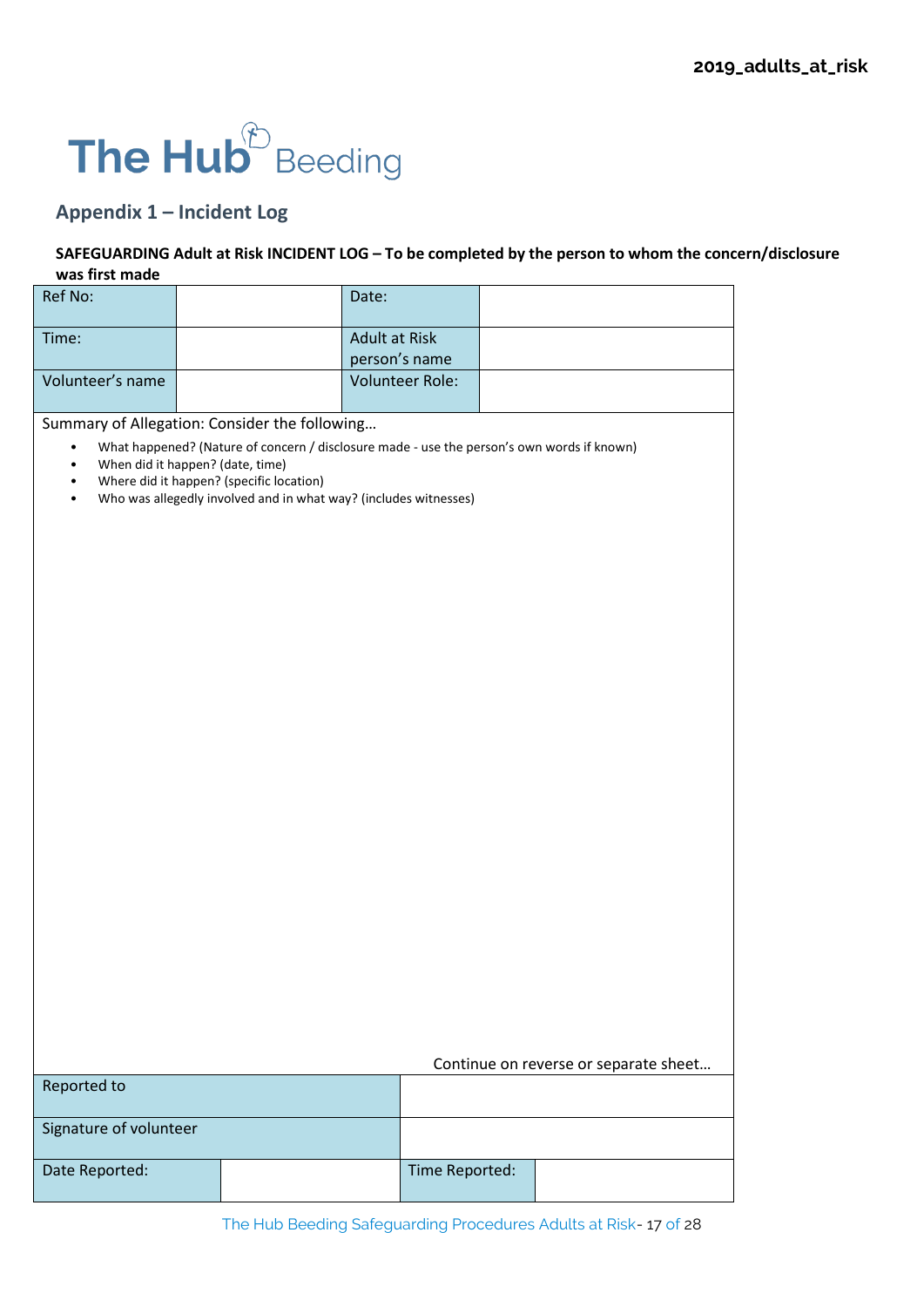# The Hub<sup><sup>2</sup> Beeding</sup>

# **Appendix 2 – Report Log**

# **SAFEGUARDING Adult at Risk Report LOG – To be completed by the designated person receiving the Incident Log**

| Ref No:                           |                                                        | Date:                       |                                  |    |
|-----------------------------------|--------------------------------------------------------|-----------------------------|----------------------------------|----|
| Time:                             |                                                        | Adult at Risk person's name |                                  |    |
| <b>Staff name Reporting:</b>      |                                                        | Volunteer's<br>Name         |                                  |    |
| Summary of Actions                | Have the carers or parents / guardians been informed?  | (Please tick)               | Yes                              | No |
| If so, when and by whom?          |                                                        |                             |                                  |    |
|                                   | Have the statutory authorities been informed?          |                             | Yes                              | No |
| If so, please complete the table: |                                                        |                             |                                  |    |
|                                   | Example:                                               |                             |                                  |    |
| <b>Authority</b>                  | Police                                                 |                             |                                  |    |
| <b>Name</b>                       | <b>Bobby</b>                                           |                             |                                  |    |
| <b>Position</b>                   | Child abuse officer                                    |                             |                                  |    |
| <b>Email contact</b>              | bobby@police.com                                       |                             |                                  |    |
| <b>Phone contact</b>              | 077999                                                 |                             |                                  |    |
| <b>Contacted by</b>               | <b>Church Designated</b><br><b>Safeguarding Person</b> |                             |                                  |    |
|                                   | Free Text - Continue on reverse or separate sheet      |                             |                                  |    |
| Date Reported:                    |                                                        |                             | Time Reported:                   |    |
| Name Reported To:                 |                                                        |                             | Role:                            |    |
| <b>OUTCOME</b>                    |                                                        |                             |                                  |    |
|                                   |                                                        |                             | (Taken from Safe To Belong 2015) |    |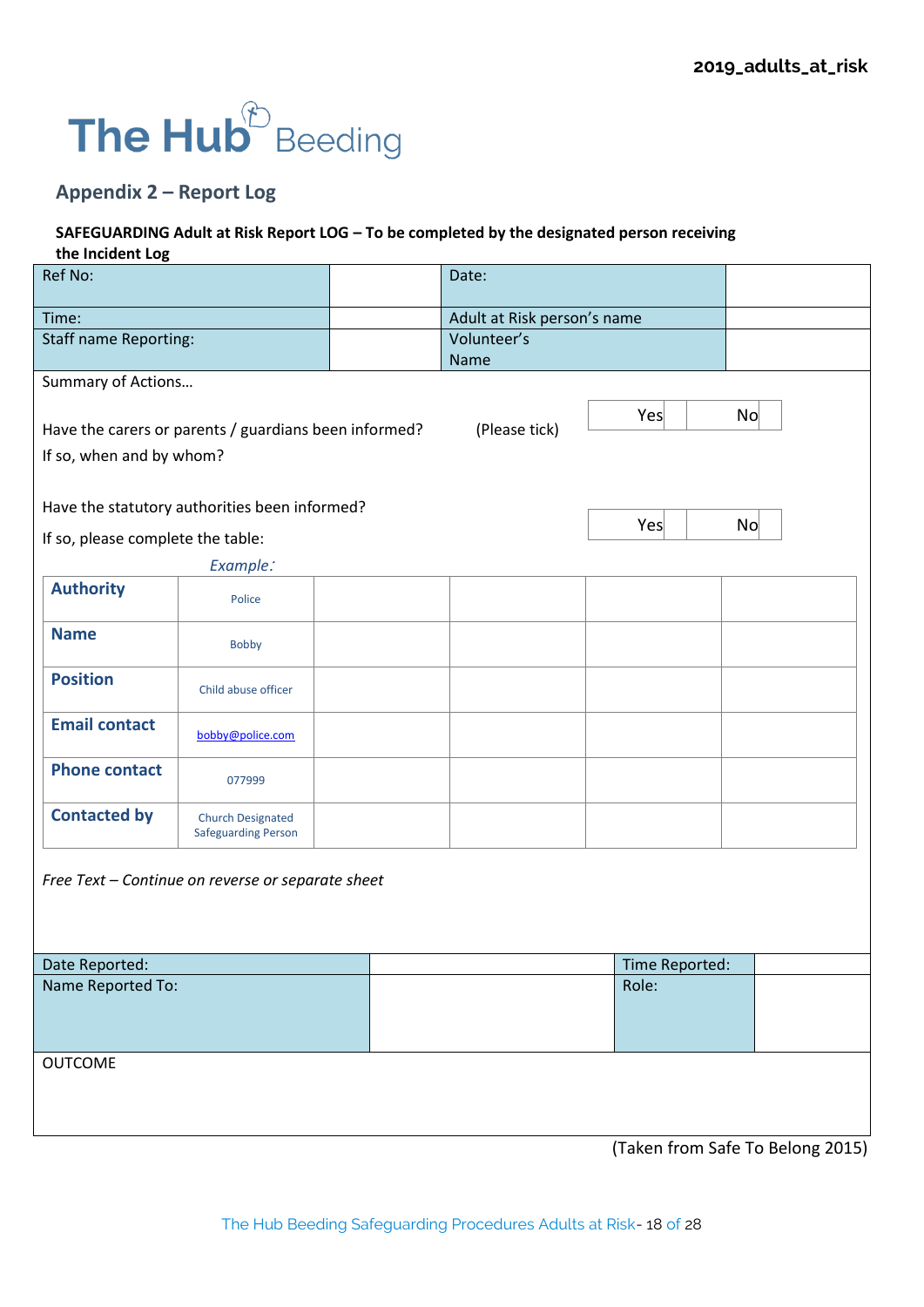# The Hub<sup>®</sup> Beeding

# **Appendix 3 - Injury Chart Form**

Mark position on body, note colour of injury, whether skin broken and anything else relevant.



| Name of Adult at Risk:         |  |
|--------------------------------|--|
| Name of person reporting:      |  |
| Signature of person reporting: |  |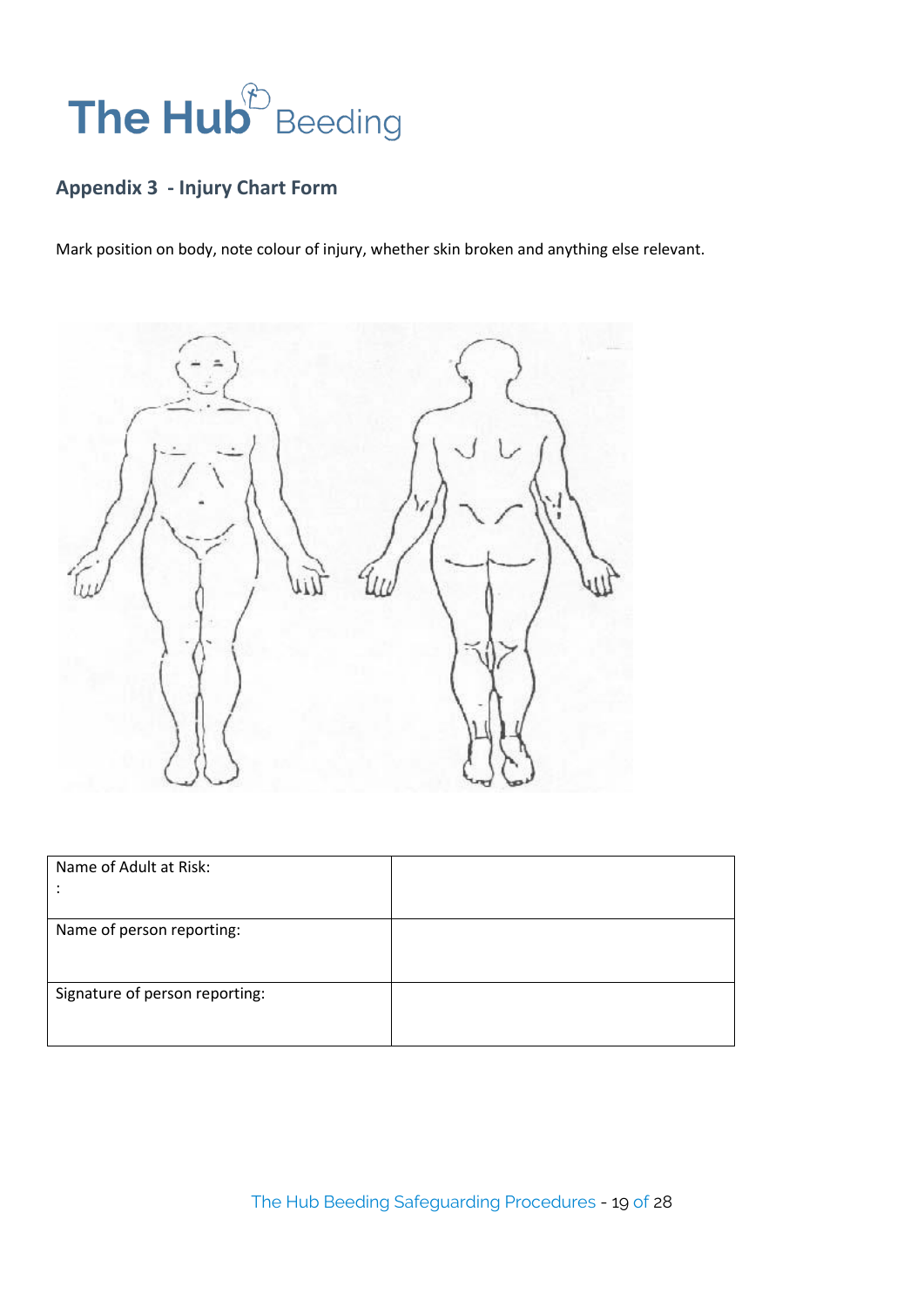# The Hub<sup>®</sup> Beeding

# **Appendix 4 – Job Role**

| Job role for volunteers working with Older People                                                                                                                                                                                                                                                                                                         |                                                                                                                                                    |                                                      |  |
|-----------------------------------------------------------------------------------------------------------------------------------------------------------------------------------------------------------------------------------------------------------------------------------------------------------------------------------------------------------|----------------------------------------------------------------------------------------------------------------------------------------------------|------------------------------------------------------|--|
| This form should be completed for all church workers who work with adults. If the role changes substantially a                                                                                                                                                                                                                                            |                                                                                                                                                    |                                                      |  |
| new form should be completed. Copies should be retained by the volunteer and in the Safeguarding File.                                                                                                                                                                                                                                                    |                                                                                                                                                    |                                                      |  |
| The Church takes the safety of everyone within the church very seriously and expects that everyone will<br>work within The Hub's safeguarding policy. In particular, The Hub expects anyone who becomes aware of a<br>safeguarding risk or of actual abuse, to immediately raise this with their supervisor or the Church<br><b>Safeguarding Trustee.</b> |                                                                                                                                                    |                                                      |  |
| <b>NAME OF VOUNTEER:</b>                                                                                                                                                                                                                                                                                                                                  |                                                                                                                                                    | <b>NAME OF GROUP:</b>                                |  |
|                                                                                                                                                                                                                                                                                                                                                           |                                                                                                                                                    |                                                      |  |
| <b>WHERE THEY MEET:</b>                                                                                                                                                                                                                                                                                                                                   |                                                                                                                                                    | SUPERVISOR - TO WHOM THEY ARE<br><b>RESPONSIBLE:</b> |  |
| WHEN:                                                                                                                                                                                                                                                                                                                                                     |                                                                                                                                                    |                                                      |  |
| Volunteer work to be undertaken:                                                                                                                                                                                                                                                                                                                          |                                                                                                                                                    |                                                      |  |
| As required prepare appropriate activities for the group (using material provided)                                                                                                                                                                                                                                                                        |                                                                                                                                                    |                                                      |  |
| To lead / assist the group<br>$\bullet$                                                                                                                                                                                                                                                                                                                   |                                                                                                                                                    |                                                      |  |
| Take care of premises and tidy up afterwards<br>$\bullet$                                                                                                                                                                                                                                                                                                 |                                                                                                                                                    |                                                      |  |
| To attend, wherever possible, meetings called in support of your volunteering role<br>٠                                                                                                                                                                                                                                                                   |                                                                                                                                                    |                                                      |  |
| To help at or help organise special events as needed                                                                                                                                                                                                                                                                                                      |                                                                                                                                                    |                                                      |  |
|                                                                                                                                                                                                                                                                                                                                                           | To work with others to ensure that the group is conducted in accordance with The Hub<br>Safeguarding Adults at Risk and Health and Safety policies |                                                      |  |
| Leaders only                                                                                                                                                                                                                                                                                                                                              |                                                                                                                                                    |                                                      |  |
| To work with others to monitor good practice and implement changes when necessary to enhance<br>quality and safety.                                                                                                                                                                                                                                       |                                                                                                                                                    |                                                      |  |
| Meeting regularly to plan and pray for the work with Older People                                                                                                                                                                                                                                                                                         |                                                                                                                                                    |                                                      |  |
| In order to sign the declaration below you are expected:<br>To attend safeguarding training every three years                                                                                                                                                                                                                                             |                                                                                                                                                    |                                                      |  |
|                                                                                                                                                                                                                                                                                                                                                           |                                                                                                                                                    |                                                      |  |
| To agree to renew DBS every 3 years<br>٠<br>To attend any further training as directed by your supervisor                                                                                                                                                                                                                                                 |                                                                                                                                                    |                                                      |  |
| <b>Responsible to Church Leaders of The HUB</b>                                                                                                                                                                                                                                                                                                           |                                                                                                                                                    |                                                      |  |
| Signed (on behalf of the Church Leaders)                                                                                                                                                                                                                                                                                                                  |                                                                                                                                                    |                                                      |  |
| To be completed by the volunteer working with older people.                                                                                                                                                                                                                                                                                               |                                                                                                                                                    |                                                      |  |
| I have understood the nature of the volunteering which I am to do with older people. I have read the                                                                                                                                                                                                                                                      |                                                                                                                                                    |                                                      |  |
| guidelines produced by the church for safeguarding adults at risk. I understand that it is my duty to protect the                                                                                                                                                                                                                                         |                                                                                                                                                    |                                                      |  |
| adults at risk that I come into contact with.                                                                                                                                                                                                                                                                                                             |                                                                                                                                                    |                                                      |  |
|                                                                                                                                                                                                                                                                                                                                                           |                                                                                                                                                    |                                                      |  |
| Signed:                                                                                                                                                                                                                                                                                                                                                   |                                                                                                                                                    |                                                      |  |
| Date to be reviewed:                                                                                                                                                                                                                                                                                                                                      |                                                                                                                                                    |                                                      |  |
|                                                                                                                                                                                                                                                                                                                                                           |                                                                                                                                                    |                                                      |  |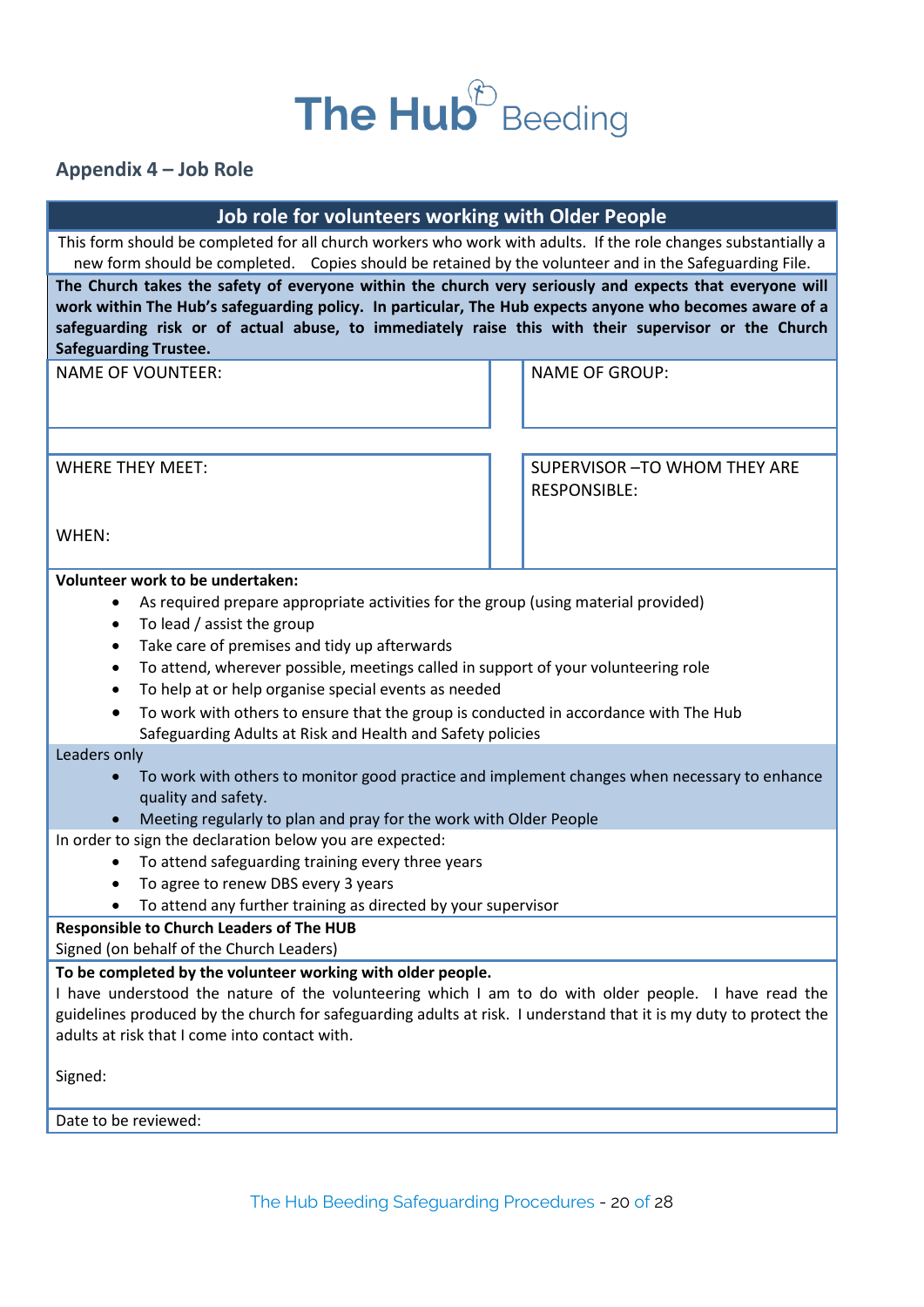# **Appendix 5 - Table of Abuse Types**

| Abuse           | <b>Definition</b>                                    | Includes                                                                                                                                                                          | Some of the key indicators                                                                                                                                                                                                                                                                                                                                                                                                                                                                                                                                                                                                                                                                                                                                                                                                             |
|-----------------|------------------------------------------------------|-----------------------------------------------------------------------------------------------------------------------------------------------------------------------------------|----------------------------------------------------------------------------------------------------------------------------------------------------------------------------------------------------------------------------------------------------------------------------------------------------------------------------------------------------------------------------------------------------------------------------------------------------------------------------------------------------------------------------------------------------------------------------------------------------------------------------------------------------------------------------------------------------------------------------------------------------------------------------------------------------------------------------------------|
|                 |                                                      |                                                                                                                                                                                   | It is important to be aware that there may be                                                                                                                                                                                                                                                                                                                                                                                                                                                                                                                                                                                                                                                                                                                                                                                          |
|                 |                                                      |                                                                                                                                                                                   | many other reasons for any of these indicators in                                                                                                                                                                                                                                                                                                                                                                                                                                                                                                                                                                                                                                                                                                                                                                                      |
|                 |                                                      |                                                                                                                                                                                   | any given situation.                                                                                                                                                                                                                                                                                                                                                                                                                                                                                                                                                                                                                                                                                                                                                                                                                   |
| <b>Physical</b> | To inflict pain,<br>physical injury or<br>suffering. | Hitting, slapping and beating;<br>Shaking, pinching and pushing;<br>Kicking, burning and hair pulling;<br>Squeezing, suffocating, poisoning and<br>using inappropriate restraint; | Cuts, lacerations, puncture wounds,<br>open wounds, welts;<br>Bruising and discolouration - particularly<br>if there is a lot of bruising of different<br>ages;<br>Black eyes, burns, broken bones and<br>skull fractures;<br>If the person is seen to have injuries that<br>recur or are in the same place on more<br>than one occasion or are without<br>plausible explanation;<br>Any injury that has not been properly<br>cared for;<br>Poor skin condition or poor skin hygiene;<br>Loss of hair, loss of weight and change of<br>appetite;<br>Insomnia or unexplained behaviour,<br>fearfulness, unexplained paranoia,<br>anxiety;<br>Person flinches at physical contact<br>and/or keeps fully covered, even in hot<br>weather:<br>Person appears frightened or subdued in<br>the presence of a particular person or<br>people; |

*These definitions of abuse have been compiled from a range of sources.*

| Abuse            | <b>Definition</b>                                                                                                                                                                                                                                                                | Includes                                                                                                                                                                                                                                                                                                                           | Some of the key indicators<br>It is important to be aware that there may be<br>many other reasons for any of these indicators in<br>any given situation.                                                                                                                                                                                                                                                                                                           |
|------------------|----------------------------------------------------------------------------------------------------------------------------------------------------------------------------------------------------------------------------------------------------------------------------------|------------------------------------------------------------------------------------------------------------------------------------------------------------------------------------------------------------------------------------------------------------------------------------------------------------------------------------|--------------------------------------------------------------------------------------------------------------------------------------------------------------------------------------------------------------------------------------------------------------------------------------------------------------------------------------------------------------------------------------------------------------------------------------------------------------------|
| <b>Emotional</b> | The use of threats,<br>fear or power gained<br>by another adult's<br>position, to invalidate<br>the person's<br>independent wishes.<br>Such behaviour can<br>create very real<br>emotional and<br>psychological stress.<br>All forms of abuse<br>have an emotional<br>component. | Mocking, coercing, threatening or<br>controlling behaviour;<br>Bullying, intimidation, harassment or<br>humiliation;<br>The lack of privacy or choice, denial<br>of dignity, deprivation of social<br>contact or deliberate isolation;<br>Making someone feel worthless, a<br>lack of love or affection or ignoring<br>the person; | Changes in mood, attitude and<br>behaviour;<br>Becoming quiet or withdrawn or<br>conversely becoming aggressive or angry<br>for no apparent reason;<br>Denial and hesitation to talk openly;<br>$\bullet$<br>Excessive fear or anxiety;<br>Changes in sleep pattern;<br>۰<br>Loss of appetite;<br>Helplessness or passivity;<br>Confusion or disorientation;<br>Implausible stories;<br>Low self-esteem;<br>Unclear or confused feelings towards an<br>individual; |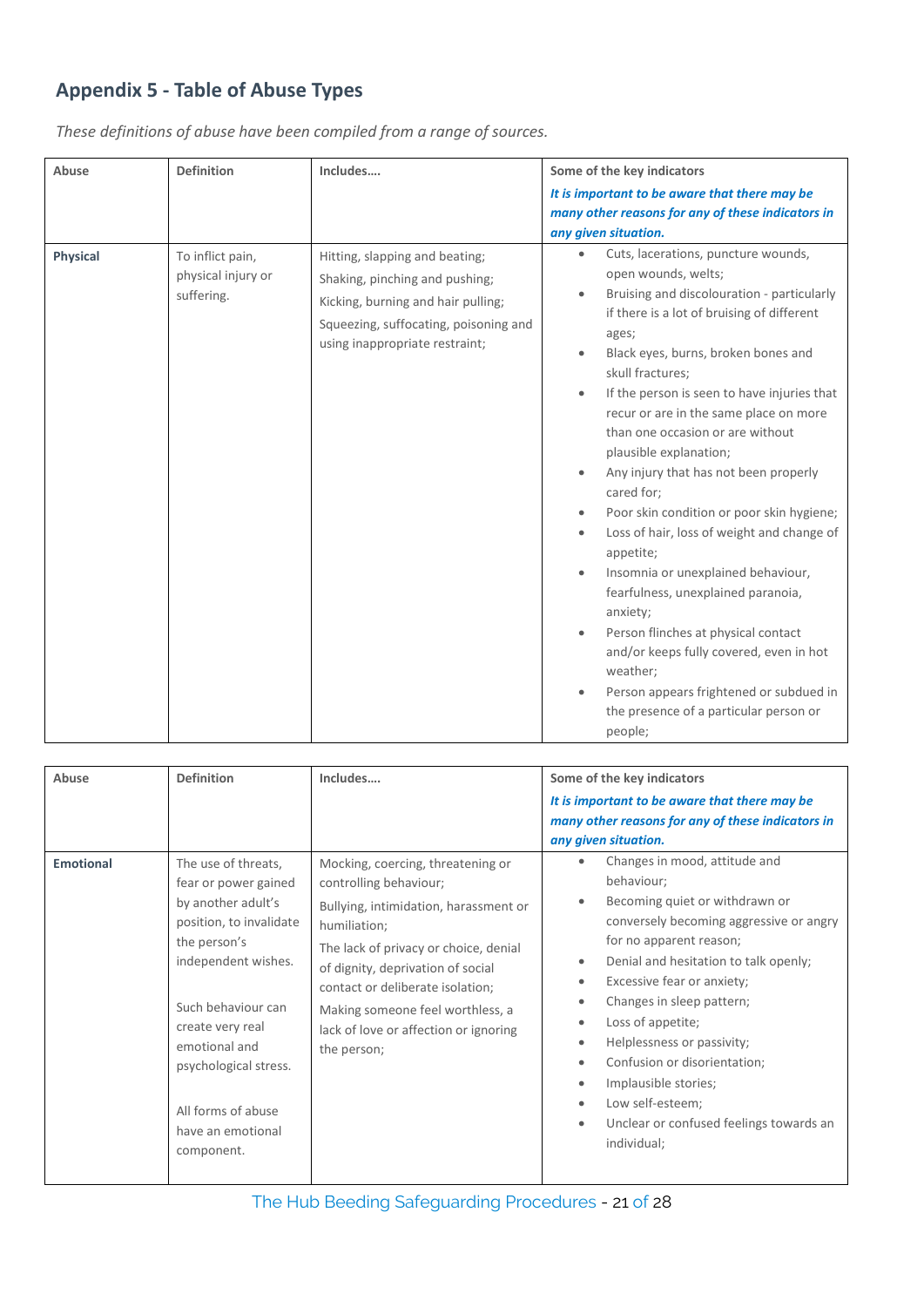|  | Psychological abuse may well be indicative of<br>other forms of abuse.        |
|--|-------------------------------------------------------------------------------|
|  | Such signs may also be seen in those who are<br>physically or sexually abused |

| Abuse         | <b>Definition</b>                                                                                                                                                                                     | Includes                                                                                                                                                                                                                                                                                                                                                                                                                                                                                                                                                                                 | Some of the key indicators                                                                                                                                                                                                                                                                                                                                                                                                                                                                                                                                                                                                                   |
|---------------|-------------------------------------------------------------------------------------------------------------------------------------------------------------------------------------------------------|------------------------------------------------------------------------------------------------------------------------------------------------------------------------------------------------------------------------------------------------------------------------------------------------------------------------------------------------------------------------------------------------------------------------------------------------------------------------------------------------------------------------------------------------------------------------------------------|----------------------------------------------------------------------------------------------------------------------------------------------------------------------------------------------------------------------------------------------------------------------------------------------------------------------------------------------------------------------------------------------------------------------------------------------------------------------------------------------------------------------------------------------------------------------------------------------------------------------------------------------|
|               |                                                                                                                                                                                                       |                                                                                                                                                                                                                                                                                                                                                                                                                                                                                                                                                                                          | It is important to be aware that there may be                                                                                                                                                                                                                                                                                                                                                                                                                                                                                                                                                                                                |
|               |                                                                                                                                                                                                       |                                                                                                                                                                                                                                                                                                                                                                                                                                                                                                                                                                                          | many other reasons for any of these indicators in<br>any given situation.                                                                                                                                                                                                                                                                                                                                                                                                                                                                                                                                                                    |
| <b>Sexual</b> | Any non-consenting<br>sexual act or<br>behaviour.<br>No one should enter a<br>sexual relationship<br>with someone for<br>whom they have<br>pastoral responsibility<br>or hold a position of<br>trust. | Rape, sexual assault or sexual acts to<br>which the person has not consented,<br>could not consent or was pressurised<br>into consenting;<br>Indecent assault, incest, being forced<br>to touch another person in a sexual<br>manner without consent:<br>Making sexual remarks, suggestions<br>and teasing; Indecent exposure,<br>being forced to watch pornographic<br>material or sexual acts;<br>Enforced or coerced nakedness or<br>inappropriate photography of a<br>person in sexually explicit ways;<br>Being spied on while a person is<br>undertaking personal care activities; | Emotional distress;<br>Mood changes;<br>Expressions of feelings of guilt or shame;<br>Itching, soreness, bruises or lacerations;<br>$\bullet$<br>Bruises around the breasts or genital<br>areas;<br>Difficulty in walking or sitting;<br>$\bullet$<br>Unexplained vaginal or anal bleeding;<br>Unexplained venereal disease or genital<br>infections;<br>Disturbed sleep patterns;<br>$\bullet$<br>Torn, stained or bloody underclothing;<br>Significant changes in sexual behaviour<br>or outlook;<br>Preoccupation with anything sexual;<br>A woman who lacks the mental capacity<br>to consent to sexual intercourse<br>becomes pregnant; |

| Abuse          | <b>Definition</b>                                                                                                                                                                            | Includes                                                                                                                                                                                                                                                                                                                                                                                                                                                                                                                                                                                                                                                              | Some of the key indicators<br>It is important to be aware that there may be<br>many other reasons for any of these indicators in<br>any given situation.                                                                                                                                                                                                                                                                                                                                                                                                                                                                                                                               |
|----------------|----------------------------------------------------------------------------------------------------------------------------------------------------------------------------------------------|-----------------------------------------------------------------------------------------------------------------------------------------------------------------------------------------------------------------------------------------------------------------------------------------------------------------------------------------------------------------------------------------------------------------------------------------------------------------------------------------------------------------------------------------------------------------------------------------------------------------------------------------------------------------------|----------------------------------------------------------------------------------------------------------------------------------------------------------------------------------------------------------------------------------------------------------------------------------------------------------------------------------------------------------------------------------------------------------------------------------------------------------------------------------------------------------------------------------------------------------------------------------------------------------------------------------------------------------------------------------------|
| <b>Neglect</b> | A person's wellbeing<br>is impaired and their<br>care needs are not<br>met. Neglect can be<br>deliberate or can<br>occur as a result of<br>not understanding<br>what someone's<br>needs are. | Failing to provide access to<br>appropriate health, social care or<br>education services;<br>Ignoring medical or physical care<br>needs, including not giving someone<br>proper food or assistance with eating<br>or drinking;<br>Failing to intervene in behaviour<br>which is dangerous to the adult<br>(particularly when the person lacks<br>the mental capacity to assess the<br>risks to themselves or to others);<br>Failing to provide a warm, safe and<br>comfortable environment.<br>Deliberately withholding aids, such as<br>walking sticks or hearing aids.<br>Denying social, religious or cultural<br>contacts, or denying contact with the<br>family; | Person looking unkempt or dirty and has<br>$\bullet$<br>poor personal hygiene;<br>Person is malnourished, has sudden or<br>$\bullet$<br>continuous weight loss and is<br>dehydrated;<br>Person is dressed inappropriately for the<br>$\bullet$<br>weather conditions;<br>Dirt, urine or faecal smells in a person's<br>environment;<br>Home environment does not meet basic<br>needs (for example not heating or<br>lighting)<br>Health and safety hazards in the living<br>environment:<br>Untreated medical conditions, pressure<br>sores, rashes, lice on the person;<br>Depression;<br>Person and / or carer have inconsistent<br>$\bullet$<br>or reluctant contact with Heath and |

The Hub Beeding Safeguarding Procedures - 22 of 28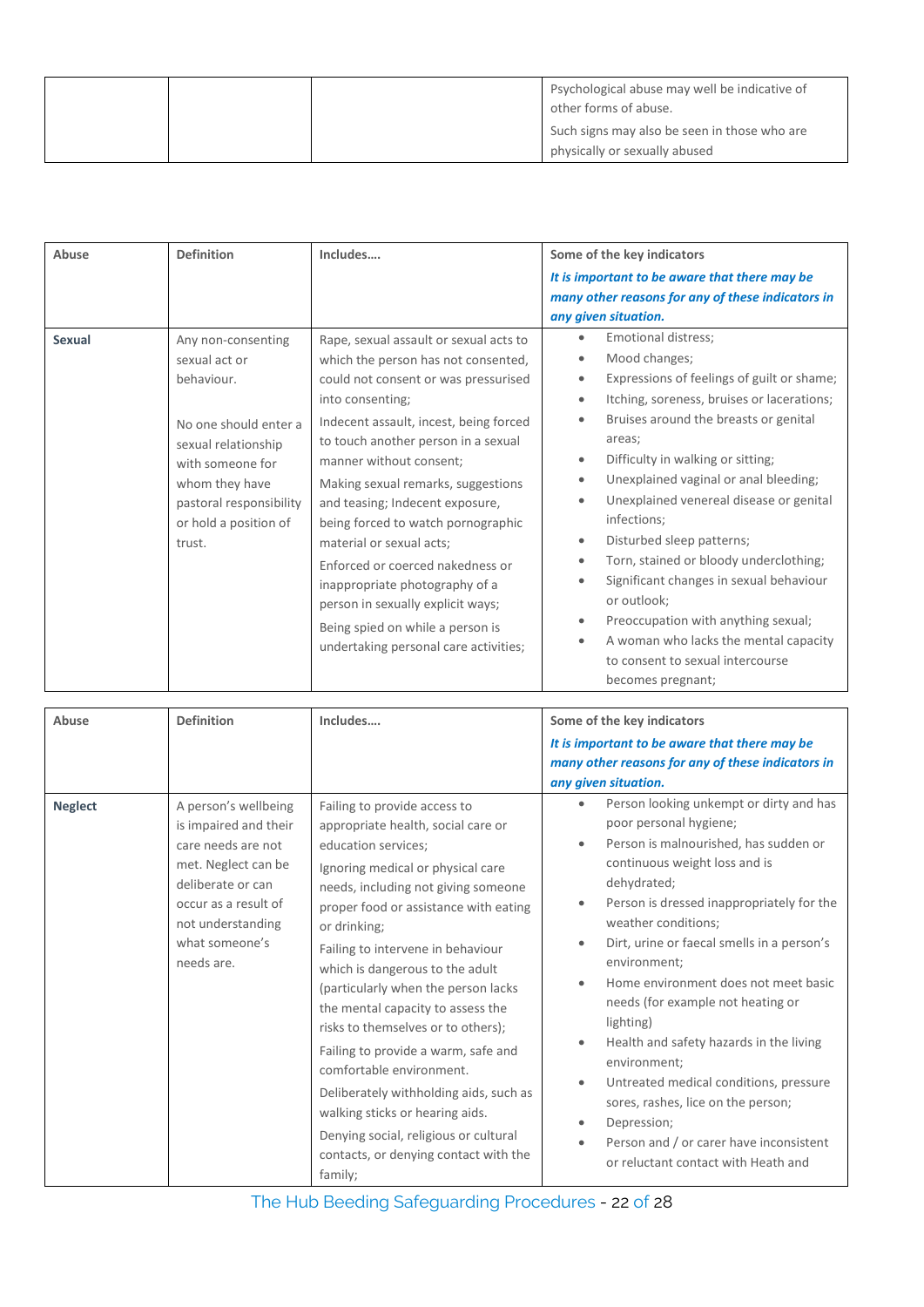| Social Services;<br>Leaving alone or unsupervised;<br>Callers / visitors are refused access to<br>$\bullet$<br>the person;<br>Prolonged isolation or lack of<br>$\bullet$<br>stimulation;<br>Person who is not able to look after<br>$\bullet$<br>themselves is left unattended and so put |
|--------------------------------------------------------------------------------------------------------------------------------------------------------------------------------------------------------------------------------------------------------------------------------------------|
| at risk;<br>Not being helped to the toilet when<br>$\bullet$<br>assistance is requested;                                                                                                                                                                                                   |

| Abuse            | <b>Definition</b>                                                                                                   | Includes                                                                                                                                                                                                                                                                                                                                                                                                                | Some of the key indicators                                                                                                                                                                                                                                                                                                                                                                                                                                                                                                                                                                                                                                                                                                                                                                                                                                                                                                                                                                              |
|------------------|---------------------------------------------------------------------------------------------------------------------|-------------------------------------------------------------------------------------------------------------------------------------------------------------------------------------------------------------------------------------------------------------------------------------------------------------------------------------------------------------------------------------------------------------------------|---------------------------------------------------------------------------------------------------------------------------------------------------------------------------------------------------------------------------------------------------------------------------------------------------------------------------------------------------------------------------------------------------------------------------------------------------------------------------------------------------------------------------------------------------------------------------------------------------------------------------------------------------------------------------------------------------------------------------------------------------------------------------------------------------------------------------------------------------------------------------------------------------------------------------------------------------------------------------------------------------------|
|                  |                                                                                                                     |                                                                                                                                                                                                                                                                                                                                                                                                                         | It is important to be aware that there may be<br>many other reasons for any of these indicators in<br>any given situation.                                                                                                                                                                                                                                                                                                                                                                                                                                                                                                                                                                                                                                                                                                                                                                                                                                                                              |
| <b>Financial</b> | The inappropriate<br>use,<br>misappropriation,<br>embezzlement or<br>theft of money,<br>property or<br>possessions. | Theft, fraud or embezzlement of<br>monies, benefits or goods;<br>Exploitation or profiteering;<br>Applying pressure in connection with<br>wills, property or inheritance, or<br>financial transactions;<br>The abuse of influence, power or<br>friendship to persuade a person to<br>make gifts or change their will;<br>Being charged excessive amounts for<br>services such as minor building works<br>on a property; | Unexplained loss of money;<br>$\bullet$<br>Missing personal belongings such as art,<br>jewellery and silverware;<br>Deterioration in standard of living, not<br>$\bullet$<br>having as much money as usual to pay<br>for shopping or regular outings;<br>Inability to pay bills, getting into debt;<br>$\bullet$<br>Sudden changes in a person's finances;<br>Person unable to access their own<br>money or check their own accounts;<br>Cheques being signed or cashed by other<br>people without someone's consent;<br>Recent acquaintances expressing sudden<br>or disproportionate interest in the<br>person and their money;<br>Reluctance on the part of the family,<br>$\bullet$<br>friends or the person controlling the<br>person's funds to pay for necessary<br>food, clothes or other items;<br>Recent changes of deeds / title of home;<br>Inappropriate granting and / or use of<br>Power of Attorney;<br>Sudden change or creation of a will to<br>benefit and individual significantly; |

| Abuse     | <b>Definition</b>                                                                                                                                                        | Includes                                                                                                                                                                                                                      | Some of the key indicators<br>It is important to be aware that there may be<br>many other reasons for any of these indicators in<br>any given situation.                                                                                                                                 |
|-----------|--------------------------------------------------------------------------------------------------------------------------------------------------------------------------|-------------------------------------------------------------------------------------------------------------------------------------------------------------------------------------------------------------------------------|------------------------------------------------------------------------------------------------------------------------------------------------------------------------------------------------------------------------------------------------------------------------------------------|
| Spiritual | The inappropriate use<br>of religious belief or<br>practice; coercion and<br>control of one<br>individual by another<br>in a spiritual context;<br>the abuse of trust by | Forcing religious ideas or practices<br>onto people, particular those who<br>may be vulnerable to such practices;<br>Extreme pastoral interference in<br>personal matters - reducing<br>individual choice and responsibility; | It is often difficult for churches to identify spiritual<br>abuse because its definition may be more an issue<br>of personal interpretation of common practices in<br>the church or denomination.<br>Pastoral practices that 'force' people<br>into accepting religious values or ideas; |

The Hub Beeding Safeguarding Procedures - 23 of 28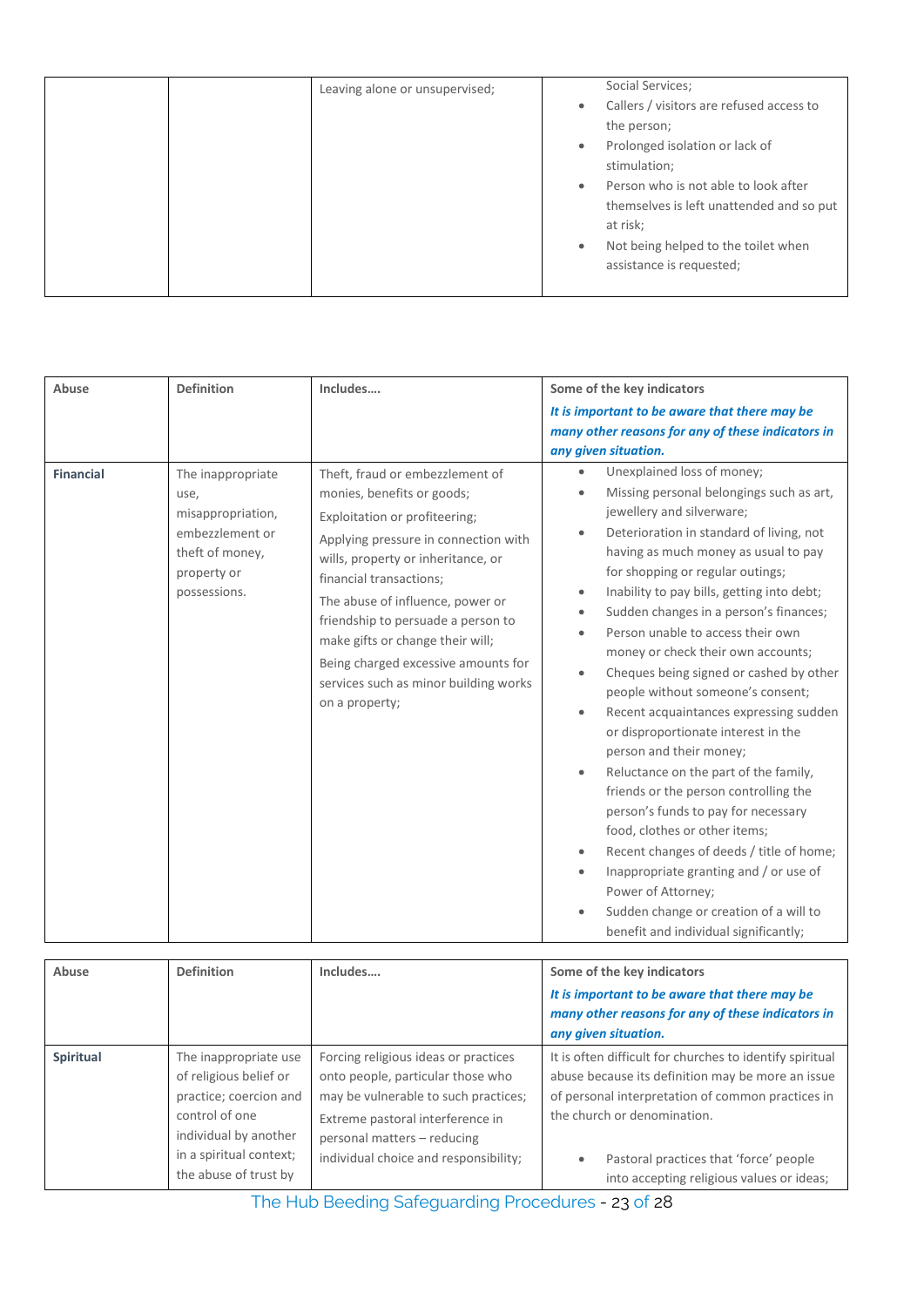| someone in a position<br>of spiritual authority<br>(such as a minister).<br>The person<br>experiences spiritual<br>abuse as a deeply<br>emotional personal<br>attack. | The misuse of scripture or power to<br>control behaviour and pressure to<br>conform;<br>The requirement of obedience to the<br>abuser, or the suggestion that the<br>abuser has a "divine" position;<br>Intrusive healing and deliverance<br>ministries, which may result in<br>people experiencing emotional,<br>physical or sexual harm;<br>The denial of the right of faith or<br>opportunity to grow in the<br>knowledge and love of God;<br>Exclusion of people to the full range<br>of church life (no arrangements for<br>gluten-free wafers or non-alcoholic<br>wine at Communion, or fear of<br>involving those who are HIV<br>positive); | Confusion, and uncertainty of who, what<br>or why they believe any more;<br>Deeply scarred – emotionally,<br>$\bullet$<br>psychologically and spiritually; |
|-----------------------------------------------------------------------------------------------------------------------------------------------------------------------|----------------------------------------------------------------------------------------------------------------------------------------------------------------------------------------------------------------------------------------------------------------------------------------------------------------------------------------------------------------------------------------------------------------------------------------------------------------------------------------------------------------------------------------------------------------------------------------------------------------------------------------------------|------------------------------------------------------------------------------------------------------------------------------------------------------------|
|-----------------------------------------------------------------------------------------------------------------------------------------------------------------------|----------------------------------------------------------------------------------------------------------------------------------------------------------------------------------------------------------------------------------------------------------------------------------------------------------------------------------------------------------------------------------------------------------------------------------------------------------------------------------------------------------------------------------------------------------------------------------------------------------------------------------------------------|------------------------------------------------------------------------------------------------------------------------------------------------------------|

| Abuse          | <b>Definition</b>                                                                                                                                  | Includes                                                                                                                                                                                                                                                                      | Some of the key indicators<br>It is important to be aware that there may be<br>many other reasons for any of these indicators in<br>any given situation.                                                                                                                                 |
|----------------|----------------------------------------------------------------------------------------------------------------------------------------------------|-------------------------------------------------------------------------------------------------------------------------------------------------------------------------------------------------------------------------------------------------------------------------------|------------------------------------------------------------------------------------------------------------------------------------------------------------------------------------------------------------------------------------------------------------------------------------------|
| Discriminatory | The inappropriate<br>treatment of a person<br>because of their age,<br>gender, race, religion,<br>cultural background,<br>sexuality or disability. | Ageist, racist, sexist, or abuse based<br>on a person's disability;<br>Abuse linked to a person's sexuality;<br>Harassment, slurs or similar<br>treatment;<br>Withholding services without proper<br>justification, or lack of disabled<br>access to services and activities. | Low self-esteem;<br>$\bullet$<br>Withdrawn;<br>۰<br>Anger;<br>$\bullet$<br>Person puts themselves down in terms<br>۰<br>of their gender, sexuality or disability;<br>Abuse may be observed in conversations<br>$\bullet$<br>or reports by the person of how they<br>perceive themselves. |

| Abuse                | <b>Definition</b>                                                                                                                                                                                                                                                                                                                              | Includes                                                                                                                                                                                                                                                                                                         | Some of the key indicators<br>It is important to be aware that there may be<br>many other reasons for any of these indicators in<br>any given situation.                                                                                                                                                                                                                                                                                                                                            |
|----------------------|------------------------------------------------------------------------------------------------------------------------------------------------------------------------------------------------------------------------------------------------------------------------------------------------------------------------------------------------|------------------------------------------------------------------------------------------------------------------------------------------------------------------------------------------------------------------------------------------------------------------------------------------------------------------|-----------------------------------------------------------------------------------------------------------------------------------------------------------------------------------------------------------------------------------------------------------------------------------------------------------------------------------------------------------------------------------------------------------------------------------------------------------------------------------------------------|
| <b>Institutional</b> | The mistreatment or<br>abuse of an adult by a<br>regime or individuals<br>within an institution.<br>It can occur through<br>repeated acts of poor<br>or inadequate care<br>and neglect, or poor<br>professional practice<br>or ill-treatment.<br>The church as an<br>institution is not<br>exempt from<br>perpetrating<br>institutional abuse. | The inability of an institution to<br>safeguard people from emotional or<br>even physical harm and neglect;<br>Having fixed rules and routines by<br>which people are controlled;<br>People prevented from doing things<br>that are their rights;<br>No access to personal possessions or<br>personal allowance; | Being routinely referred to in a<br>$\bullet$<br>condescending fashion;<br>Disrespectful language and attitudes;<br>Being spoken to or treated like a child;<br>۰<br>A person's privacy and dignity is<br>۰<br>routinely compromised;<br>Failure to recognise the individuality of<br>۰<br>people and applying a 'one size fits all'<br>approach to support;<br>No evidence of support services care<br>plans that focus on the individual's<br>needs;<br>Premises that are regularly understaffed; |

(Taken from Safe To Belong 2015)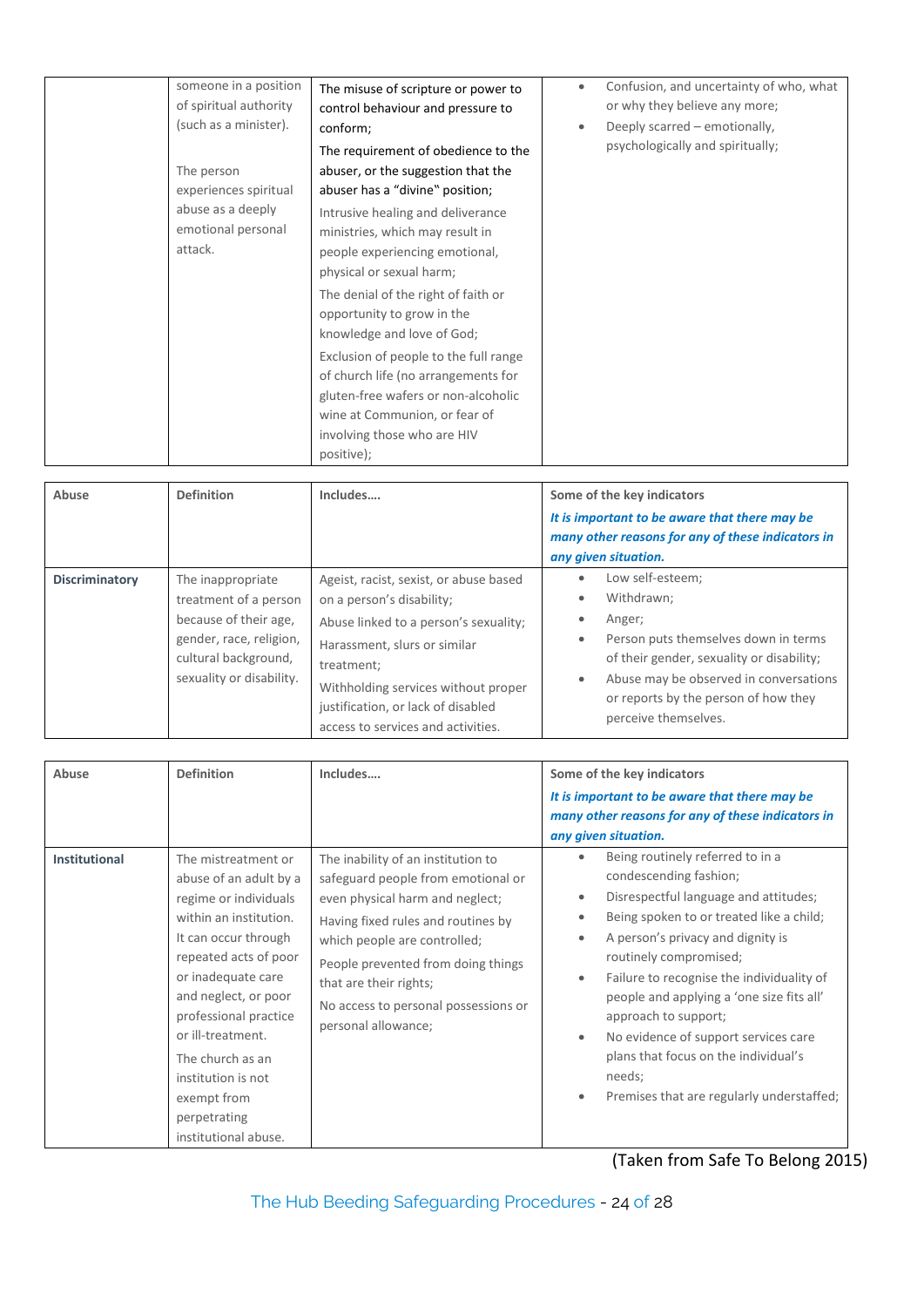# **Appendix 6 - Useful Resources and Contacts**

#### **Baptist Union Safeguarding team:**

Each of our local Baptist associations has a person who is able to offer guidance to churches in adopting and implementing safeguarding policies and procedures in their work with adults at risk. Website: [www.baptist.org.uk/Groups/220183/Safeguarding.aspx](http://www.baptist.org.uk/Groups/220183/Safeguarding.aspx)  Local Association Safeguarding Contacts: [www.baptist.org.uk/Groups/248291/Association\\_contacts.aspx](http://www.baptist.org.uk/Groups/248291/Association_contacts.aspx) 

#### **Other organisations:**

There are a number of external organisations who specialise in supporting different aspects of life for adults at risk. For further information and expert advice please contact:

#### **Action on Elder Abuse**

A specialist organisation that focuses on the issue of abuse towards to elderly. Helpline: 0808 808 8141 Website: [www.elderabuse.org.uk](http://www.elderabuse.org.uk/) Address: PO Box 60001, Streatham, SW16 9BY

# **Action on Hearing Loss -** *(previously known as the Royal National Institute for the Deaf)*

A national voluntary organisation that provides information, training and awareness raising of deafness, hearing loss and tinnitus.

| Helpline: | 0808 808 0123                               |
|-----------|---------------------------------------------|
| Website:  | www.actiononhearingloss.org.uk              |
| Address:  | 19-23 Featherstone Street, London, EC1Y 8SL |

# **Age UK**

National organisation offering advice and information on all aspects of elderly life. Telephone: 0800 169 6565 Website: [www.ageuk.org.uk](http://www.ageuk.org.uk/) Address: Tavis House, 1-6 Tavistock Square, London, WC1H 9NA **Alzheimer's Society** Provides information, support and guidance on Alzheimer's and other forms of dementia. Helpline: 0300 222 1122 Website: [www.alzheimers.org.uk](http://www.alzheimers.org.uk/) Address: Gordon House, 10 Greencoat Place, London, SW1P 1PH

# **BUild** - Baptist Union Initiative with People with Learning Disabilities

A national, denominational body providing conferences, publications, advice and teaching materials for people with learning disabilities and their family and churches. Website: [www.build-together.org.uk](http://www.build-together.org.uk/) **Bullying UK** Bullying UK is part of Family Lives, a charity supporting and helping people with issues that are a part of family life. Telephone: 0808 800 2222 Website: [www.bullying.co.uk/cyberbullying](http://www.bullying.co.uk/cyberbullying)

**CAADA** - Coordinated Action Against Domestic Abuse A national organisation providing practical help and support for professionals and organisations working with domestic abuse victims. Telephone: 0117 317 8750 Website: [www.caada.org.uk](http://www.caada.org.uk/) Address: 3rd Floor, Maxet House, 28 Baldwin Street, Bristol, BS1 1NG

The Hub Beeding Safeguarding Procedures - 25 of 28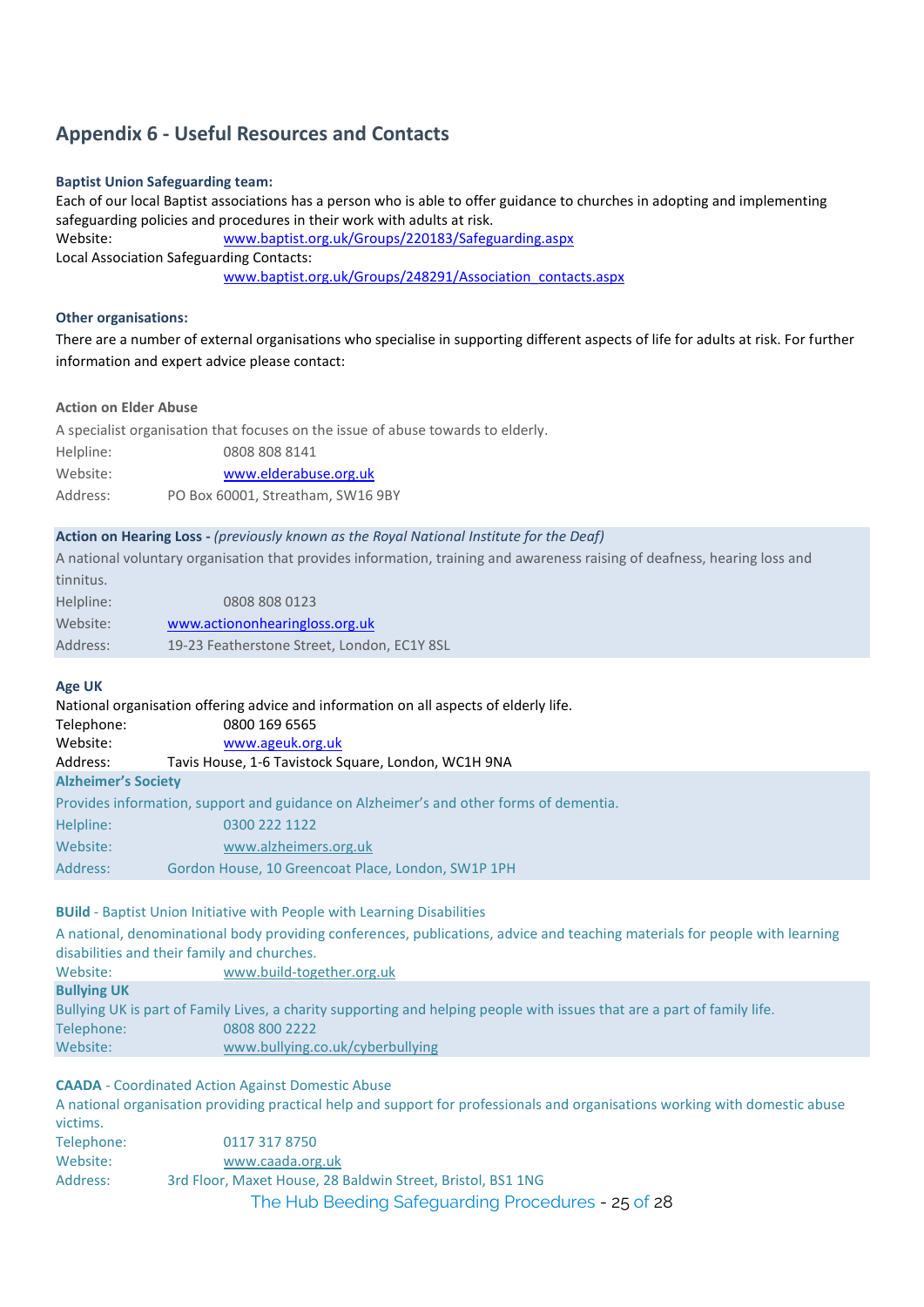# **Churches' Child Protection Advisory Service (CCPAS)**

CCPAS is an independent Christian Safeguarding charity which offers training and resources for churches and a 24 hour helpline

|            | for all safeguarding issues and disclosures |
|------------|---------------------------------------------|
| Helpline:  | 0845 120 4550                               |
| Telephone: | 01322 517817                                |
| Website:   | www.ccpas.co.uk                             |
| Address:   | PO Box 133, Swanley, Kent, BR8 7UQ          |

#### **The Cybersmile Foundation**

A non-profit organisation trying to combat cyber abuse.

Website: [www.cybersmile.org](http://www.cybersmile.org/)

# **DDC – Due Diligence Checking**

DDC supports organisations by providing criminal records services, training and advice. From 1 November 2015 they are the DBC checking organisation for BUGB.

Telephone: 0845 644 3298

Website[: http://www.ddc.uk.net](http://www.ddc.uk.net/)

Address: Due Diligence Checking Ltd, Meltongate House, 1282a Melton Road, Syston, Leicester, LE7 2HD

#### **Disclosure & Barring Service (DBS)**

DBS carries out criminal records checks on employees and volunteers working with children, young people and adults at risk.

| Telephone:     | 0870 90 90 811                                                     |
|----------------|--------------------------------------------------------------------|
| Email address: | customerservices@dbs.gsi.gov.uk                                    |
| Website:       | www.gov.uk/government/organisations/disclosure-and-barring-service |

#### **Independent Age**

A charity that provides advice and support for older people, their families and professionals on community care and other issues.

| 0800 319 6789                     |
|-----------------------------------|
| www.independentage.org            |
| 18 Avonmore Road, London, W14 8RR |
|                                   |

#### **Livability**

Previously known as The Shaftesbury Society, it is a Christian charity working with disabled and disadvantaged people to help achieve social inclusion, empowerment and justice.

| Telephone: | 020 7452 2000                        |
|------------|--------------------------------------|
| Website:   | www.livability.org.uk                |
| Address:   | 50 Scrutton Street, London, EC2A 4XQ |
|            |                                      |

#### **MENCAP**

A national organisation that works in partnership with people with a learning disability, offering support, advice and advocacy

| services.  |                                   |
|------------|-----------------------------------|
| Telephone: | 0808 808 1111                     |
| Website:   | www.mencap.org.uk                 |
| Address:   | 123 Golden Lane, London, EC1Y ORT |
|            |                                   |

#### **Methodist Homes for the Aged**

MHA provides care, accommodation and support services to older people throughout Britain.

| Telephone: | 01332 296200 |
|------------|--------------|
|            |              |

Website: [www.mha.org.uk](http://www.mha.org.uk/)

Address: Epworth House, Stuart Street, Derby DE1 3EQ

# **Mind**

Mental health charity offering advice and support for people in mental distress and their families.

The Hub Beeding Safeguarding Procedures - 26 of 28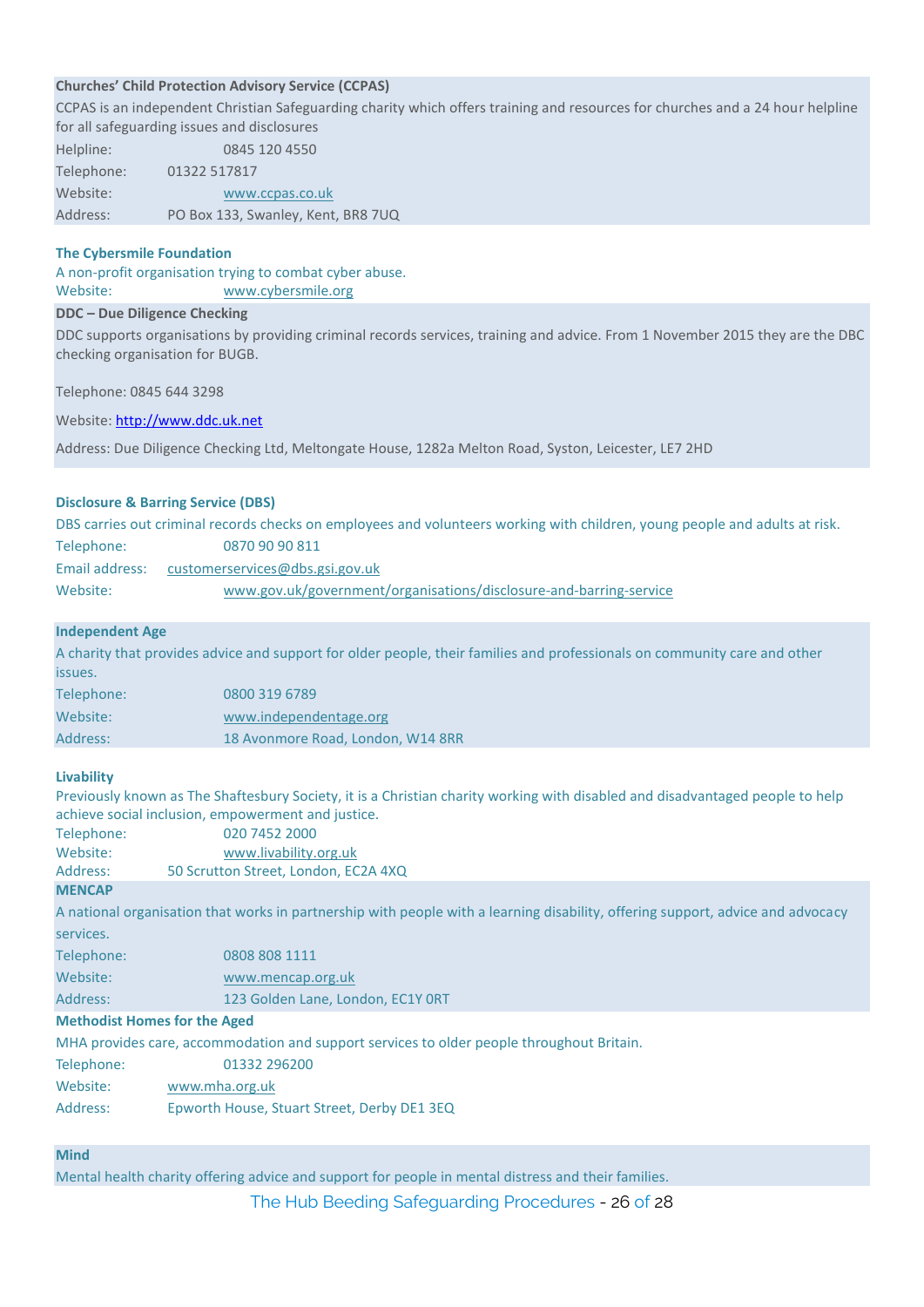| Telephone: | 0300 123 3393                   |  |
|------------|---------------------------------|--|
| Email:     | contact@mind.org.uk             |  |
| Website:   | www.mind.org.uk                 |  |
| Address:   | 15-19 Broadway, London, E15 4BQ |  |

# **Police**

If there is a serious danger that an adult at risk may be in imminent risk of harm then call the police. In an emergency, it is appropriate to dial 999. The police non-emergency number is 101.

# **Royal National Institute for the Blind (RNIB)**

A national voluntary organisation focusing on the needs of blind and partially sighted people. RNIB offers help with advice, aids and equipment.

| Helpline: | 0303 123 9999                     |
|-----------|-----------------------------------|
| Website:  | www.rnib.org.uk                   |
| Address:  | 105 Judd Street, London, WC1H 9NE |

#### **The Relatives and Residents Association**

|              | Gives advice and support to older people in care homes and their relatives and friends. |
|--------------|-----------------------------------------------------------------------------------------|
| Advice line: | 020 7359 8136                                                                           |
| Website:     | www.relres.org                                                                          |
| Address:     | 1 The Ivories, 6-18 Northampton Street, London, N1 2HY                                  |

#### **Respond**

|            | Support and help for victims of abuse who have learning difficulties, and their families. |
|------------|-------------------------------------------------------------------------------------------|
| Telephone: | 0808 808 0700                                                                             |
| Website:   | www.respond.org.uk                                                                        |

# **Samaritans**

The service provides emotional support for people who are experiencing feelings of distress or despair, including those which may lead to suicide. Helpline: 08457 90 90 90 (available 24 hours a day)

Website: [www.samaritans.org](http://www.samaritans.org/)

# **Scope**

|            | A national charity that provides support, information and advice to people with disabilities and their families. |
|------------|------------------------------------------------------------------------------------------------------------------|
| Telephone: | 0808 800 3333                                                                                                    |
| Email:     | helpline@scope.org.uk                                                                                            |
| Website:   | www.scope.org.uk                                                                                                 |

#### **selfharmUK**

An online organisation that offers information, advice, support and training on the subject of self-harm. It is primarily focused on self-harming young people and those who work with them. Website: [www.selfharm.co.uk](http://www.selfharm.co.uk/)

# **Survivors UK**

| Support for survivors of male rape or sexual abuse. |                                                                                    |
|-----------------------------------------------------|------------------------------------------------------------------------------------|
| Email:                                              | info@survivorsuk.org                                                               |
| Website:                                            | www.survivorsuk.org                                                                |
|                                                     | Address: Unit 1, Queen Anne Terrace, Sovereign Court, The Highway, London, E1W 3HH |

# **Think U Know**